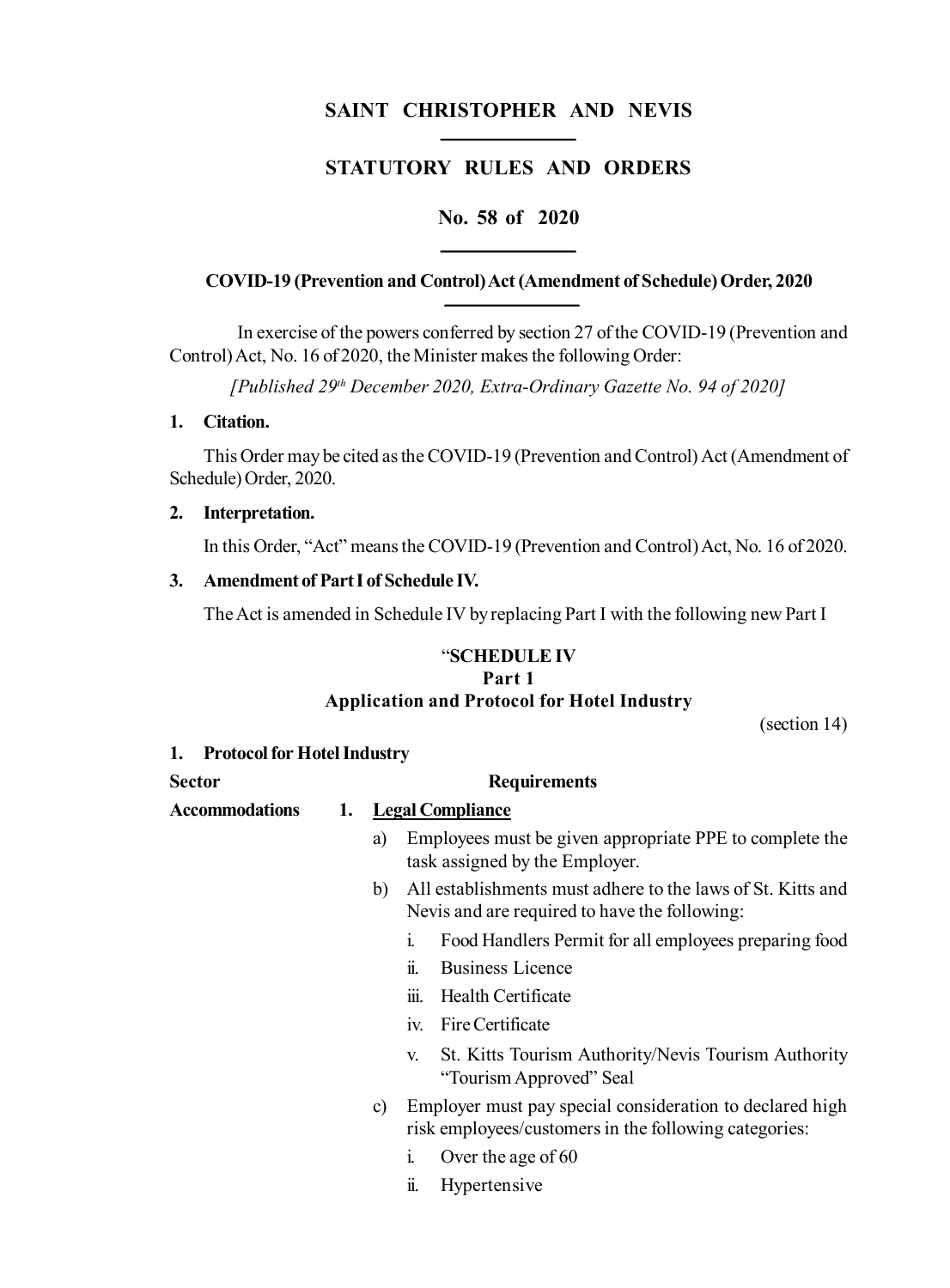- iii. Diabetic
- iv. Pre-existing respiratory conditions such as asthma
- d) All staff members must complete the mandatory training for the sector offered by the St. Kitts or Nevis Tourism Authority.
- e) Operation must keep a record of all customers/guests for contact tracing purposes.
- f) Management of any relevant business must ensure that the business is in possession of a valid business licence.
- g) All staff who are non-nationals must possess a valid permit or legal work status through residency.
- h) Retail Operators must submit a complete COVID-19 Action plan, for their business, to the Department of Environmental Health for review and approval, prior to opening.
- i) The plan must entail the following:
	- i. Implementation of a robust continuing education and training system for the business or establishment to minimise risk and exposure to COVID-19.
	- ii. Implementation of a crisis management plan that includes the following:·
		- Communication plan: Adequate communication measures between managers, supervisors, and staff to ensure proper functioning and rapid information exchange in the business or establishment and ensuring proper understanding of protocols including measures for crisis management.·
		- Protocols for Sick Employees:
			- o Sick Employees must remain at home.
			- o Staff must be adequately sensitized about the signs and symptoms of COVID-19 and be able to identify both guest and staff exhibiting symptoms.
			- o Emergency Numbers for Government Agencies (e.g. Police, Fire and Rescue, etc.)– must be available and readily displayed.
			- o Emergency contact for Doctors must be available and readily displayed.
			- o Adequate management of suspected COVID-19 cases.
- j) Adequate posters and information should be placed in and around the business or establishment to provide relevant information or reminders on COVID-19 action plan for both guest and staff (e.g. frequent handwashing, frequent use of hand sanitizers, cough, and sneeze etiquette etc).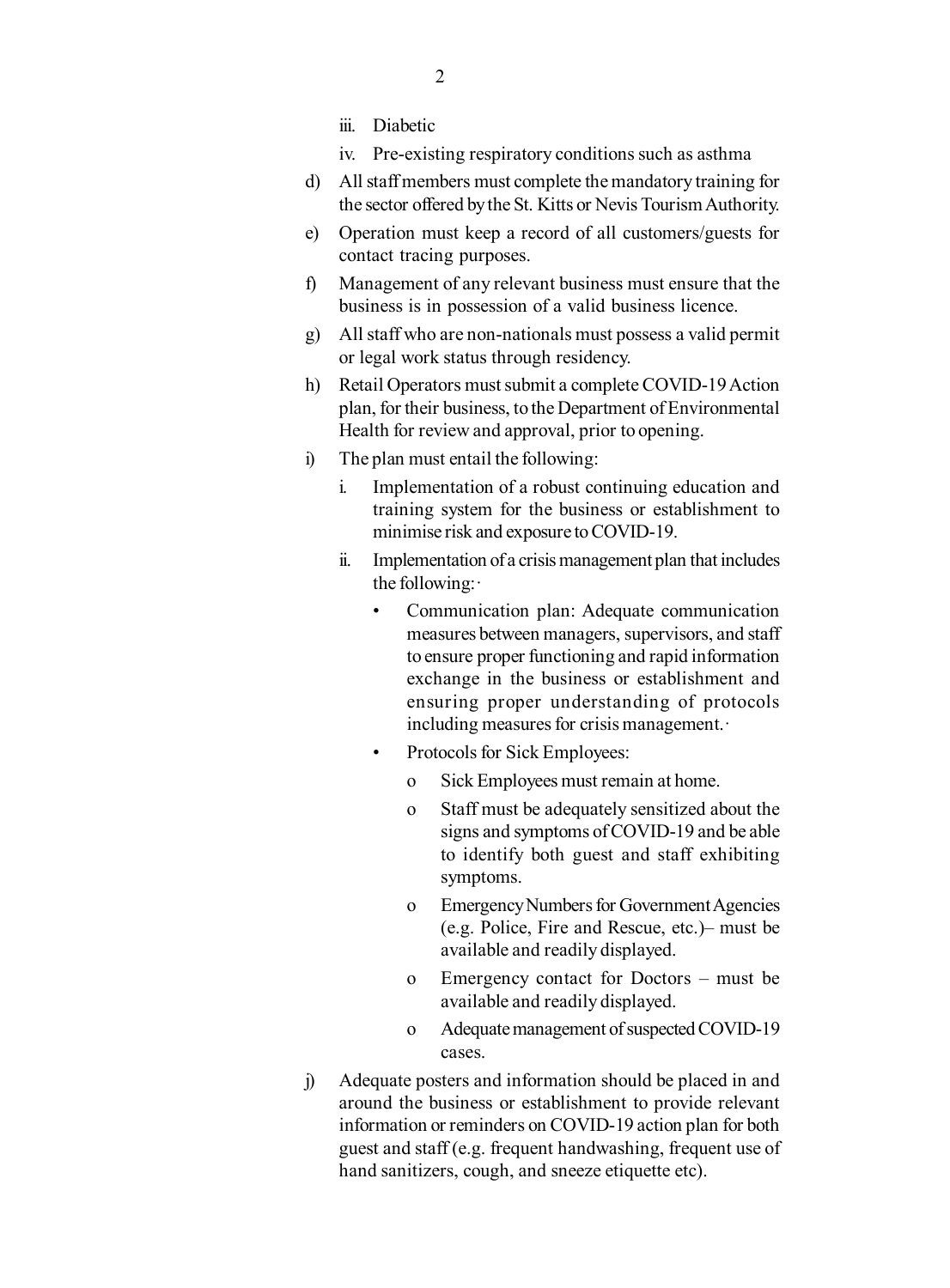- k) Frequent cleaning and disinfection of all frequently touched surfaces (e.g. counters, handrails etc.). Cleaning shall be completed every 30 minutes to 1 hour.
- l) All customers must sanitize their hands before entering the establishment.
- m) Action plans must be flexible and continuously updated as new information becomes available and shall form part of staff orientation and briefing.
- n) Management must ensure that staff maintain safe distance during any transaction (minimum three 3 feet).
- o) Cashiers shall sanitize hands after each transaction.

### **2. Health and Safety**

#### **Guests**

- a) All guests are required to wear a mask when in public areas.
- b) Guests are required to sanitize or wash their hands when entering and leaving restaurants and boutiques and other public areas.
- c) Guests who exhibit symptoms whilst on property are to immediately inform hotel management and shall be quarantined or isolated in assigned rooms.

#### **Employees**

- a) Employees must wear surgical masks when entering the property and when interacting with guests.
- b) Employees are required to change out of uniform and shower prior to departing the property.
- c) Employees shall be required to undergo mandatory testing for COVID-19 or any other contagious illness such as H1N1 before they are permitted to work if they displayed symptoms of any of the mentioned illnesses.
- d) All employees must wash hands before and after interacting with guests.
- e) Employees must wash hands frequently throughout the day. Hands must be washed with soap and water for a minimum of twenty (20) seconds and should be dried with a disposable paper towel.

#### **Personal Protective Equipment (PPE)**

- a) Staff shall wear any combination of the following PPE based on the task they are completing:
	- Surgical mask
	- Face shield
	- Goggles
	- HAZMAT suit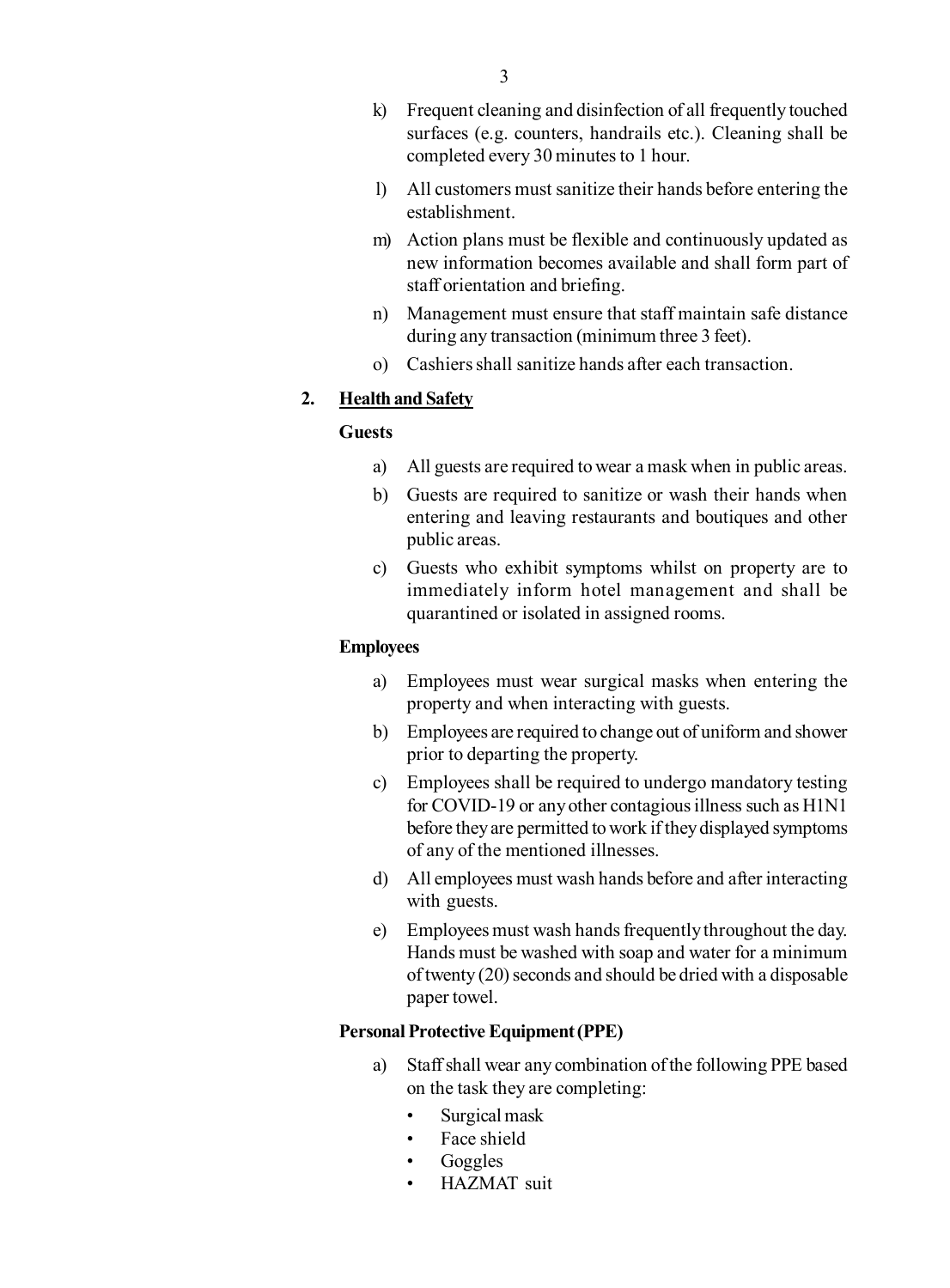- Sleeve guards
- Disposable gloves
- Shoe sleeves
- b) All guests and employees are required to wear surgical masks when in public areas.
- c) If interacting with guests in quarantine employees will be required to wear surgical masks and disposable gloves.
- d) Employees are required to wear gloves when handling food and serving guests food and beverage and when necessary.
- e) Please note the following guidance for the use of disposable gloves:
	- Polyethylene, latex (without powdery substance), vinyl – Food Preparation
	- Rubber- Cleaning and disinfecting
	- Latex-waste disposal
- f) Employees shall be required to wear full PPE attire if required to interact with a guest in isolation. These shall include:
	- Surgical mask
	- Face Shield/ Goggles
	- HAZMAT suit
	- Gloves
	- Sleeve guards
	- Shoe sleeves

#### **Physical Distancing**

- a) Signs shall be prominently placed around the property outlining physical distancing requirements.
- b) All furniture in public areas shall be arranged to follow social distancing guidelines. Where this is not physically possible, barriers must be erected to separate guests who are not of the same household/party.
- c) Demarcations shall be placed on floors outlining physical distancing requirements of a minimum of 6 feet/2 meters.
- d) Employees shall always practice physical distancing. Congregating of employees to socialize without meeting physical distancing requirements is not permitted when they are on duty.

### **Reporting – Health Monitoring**

- a) Each accommodation of 50 rooms or more shall have a fulltime nurse on staff and a doctor on call.
- b) Manager on duty shall keep a log of all guest complaints and shall refer guests to on call nurse or doctor to report any health condition.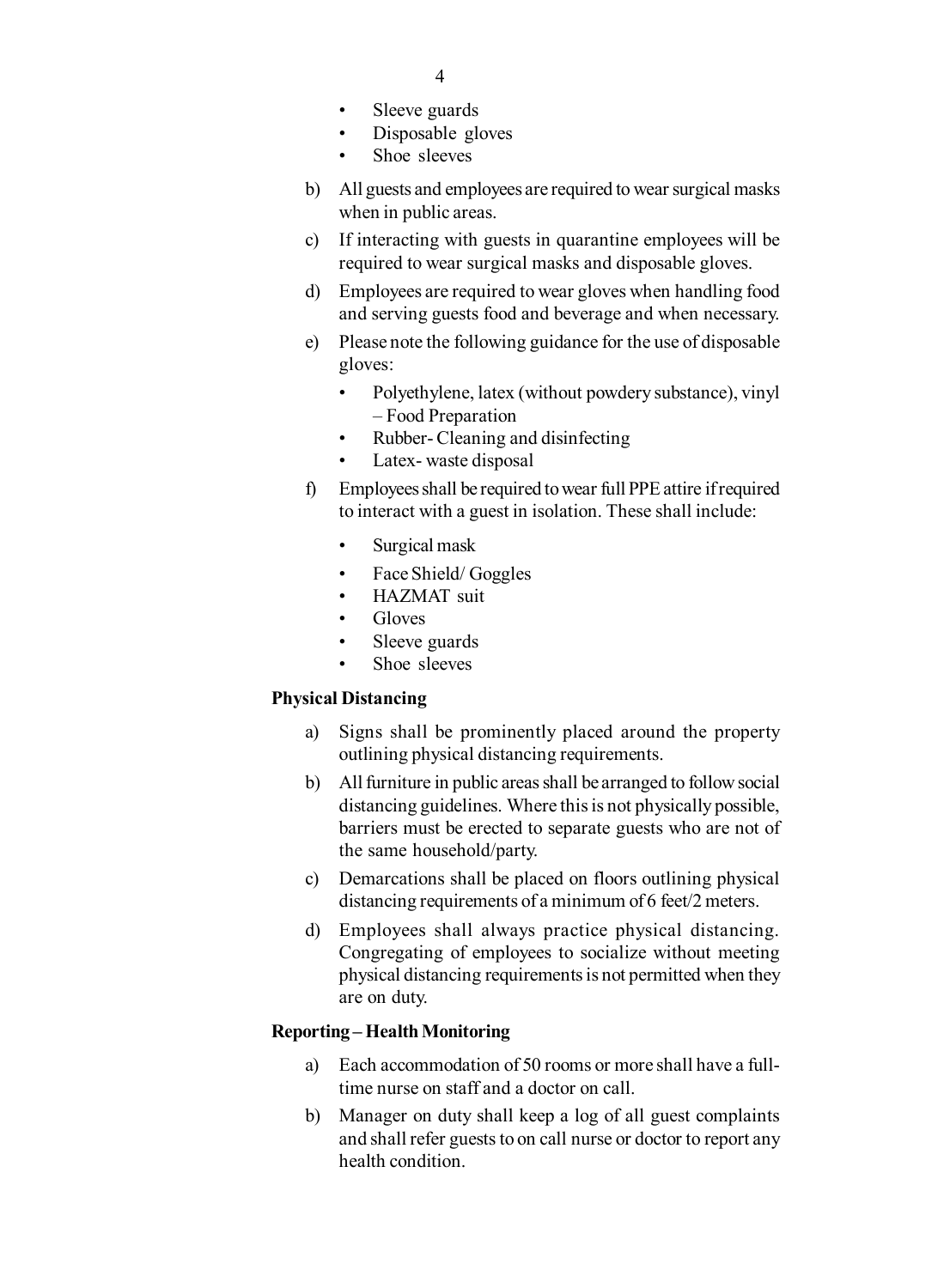c) The hotel nurse or doctor shall keep a log of all reported health related reports to be inspected by the Ministry of Health.

### **Case Notification**

- a) If there is a suspected case at the accommodation, the hotel management and employees shall complete the following:
	- i. Place the guest in isolation
	- ii. Deny all employees access to the isolated guest
- b) Nurse on duty shall contact the Director of Community Health Services (DCHS), Ministry of Health. Guest will be tested, and Nurse will conduct testing and ensure management of case.

#### *Room Recovery Procedure*

a) In the event of a suspected and or confirmed case of COVID-19, the affected guest room shall be removed from service for 48 hours after cleaning and disinfection. The guest room shall not be returned to service until undergoing an enhanced cleaning and disinfecting utilizing approved products within guidelines.

#### **Property**

- a) Each establishment shall identify an appropriate number of quarantine and isolation rooms and procedures for guests who may develop an illness while at their property. These rooms must not be used in the general room stock. Procedures must be included in the guest welcome package.
- b) Each establishment must have an established health and safety policy that is updated annually, before November of that year, that outlines the following:
	- i. Testing for COVID-19 and the clear assignment of cost.
	- ii. Quarantine and isolation areas
	- iii. Name and telephone number of staff nurse
	- iv. Name and telephone number of on-call doctor
	- v. Policy and procedures for staff members who become ill (e.g. contraction of COVID-19) as a proven result of contact with guests.
	- vi. This policy must be communicated to all staff members.
- c) Hand sanitizer shall be placed throughout the place of accommodation. Use of hand sanitizer will be required when entering restaurants, bars, boutiques, and other areas. All guests are asked to use the hand sanitizer each time they visit one of these outlets. Employees are also required to practice regular hand washing and sanitizing procedures.
- d) A checklist must be available to employees to log times when areas are cleaned. This must be presented to any inspector under the Authority of the St. Kitts Tourism Authority, Nevis Tourism Authority or the Ministry of Health.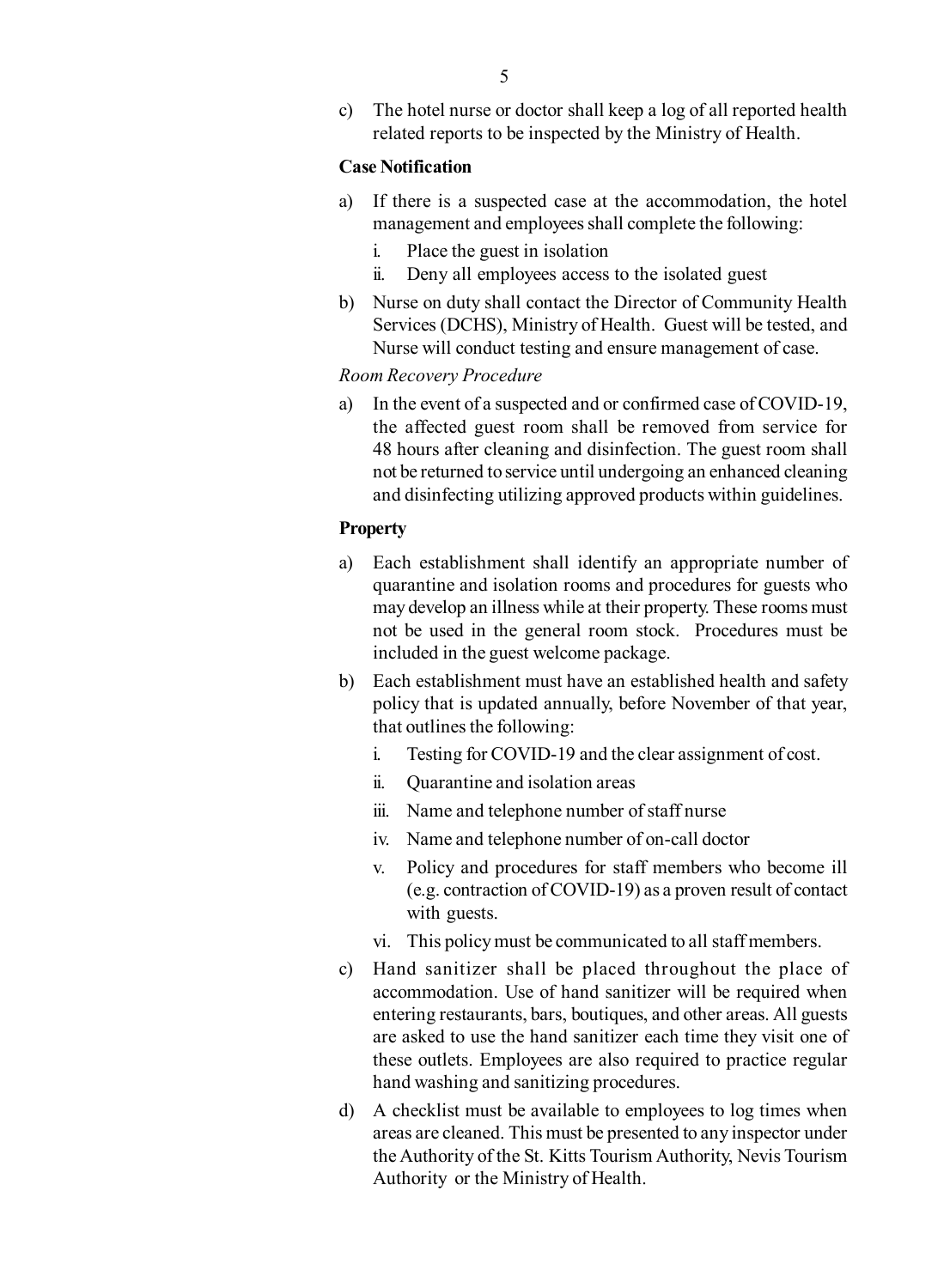#### **Transportation**

- a) Taxi Operators must adhere to established protocols for taxi and tour bus operators which include the following:
	- Operators must maintain a list of all passengers they move from point A to B for traceability purposes.
	- Vehicles must have Velcro or plexiglass approved divider.
	- All passengers and drivers must wear a surgical face mask.
	- All vehicles must have a minimum of two (2) hand sanitizers, one for the guest and one for the driver.
	- Vehicles must be disinfected before and after each trip.
- b) On-property transportation will be sanitized after every use. Travel in the same vehicle will be limited to guests sharing a room.
- c) Employees must complete training on housekeeping, hygiene protocols, and COVID-19 awareness.
- d) Shuttle services shall be limited to guests sharing a room and disinfecting of contact points will be in place.

### **3. Front of the House – (Front Desk, Lobbies, Public Areas, Guest rooms, Restrooms, etc.)**

### A. **Check-in to Check-out**

#### **Lobby**

- a) Each establishment shall have a hand sanitizer/hand washing station on the exterior of their establishment to facilitate the washing of hands for the public, taxi operators and other service personnel.
- b) Hand sanitizer stations must be erected prominently in the lobby and shall be clearly labelled with clear instructions.
- c) Furniture in the lobby shall be arranged to encourage the physical distancing protocols of 6 feet.
- d) High touch areas in the lobby such as counters, telephones and elevator buttons shall be disinfected/sanitized every 30 minutes to one hour.
- e) Guests and employees are required to wear a surgical mask when in the lobby area.
- f) Floors shall be clearly marked outlining 6 feet distances to encourage social distancing especially in areas where queuing is possible.
- g) Each chair or sofa of non-fabric surfaces must be wiped at a minimum of every 30 mins to 1 hour or after use by each guest.
- h) Fabric furniture shall be steam cleaned a minimum of twice per week in high capacity instances.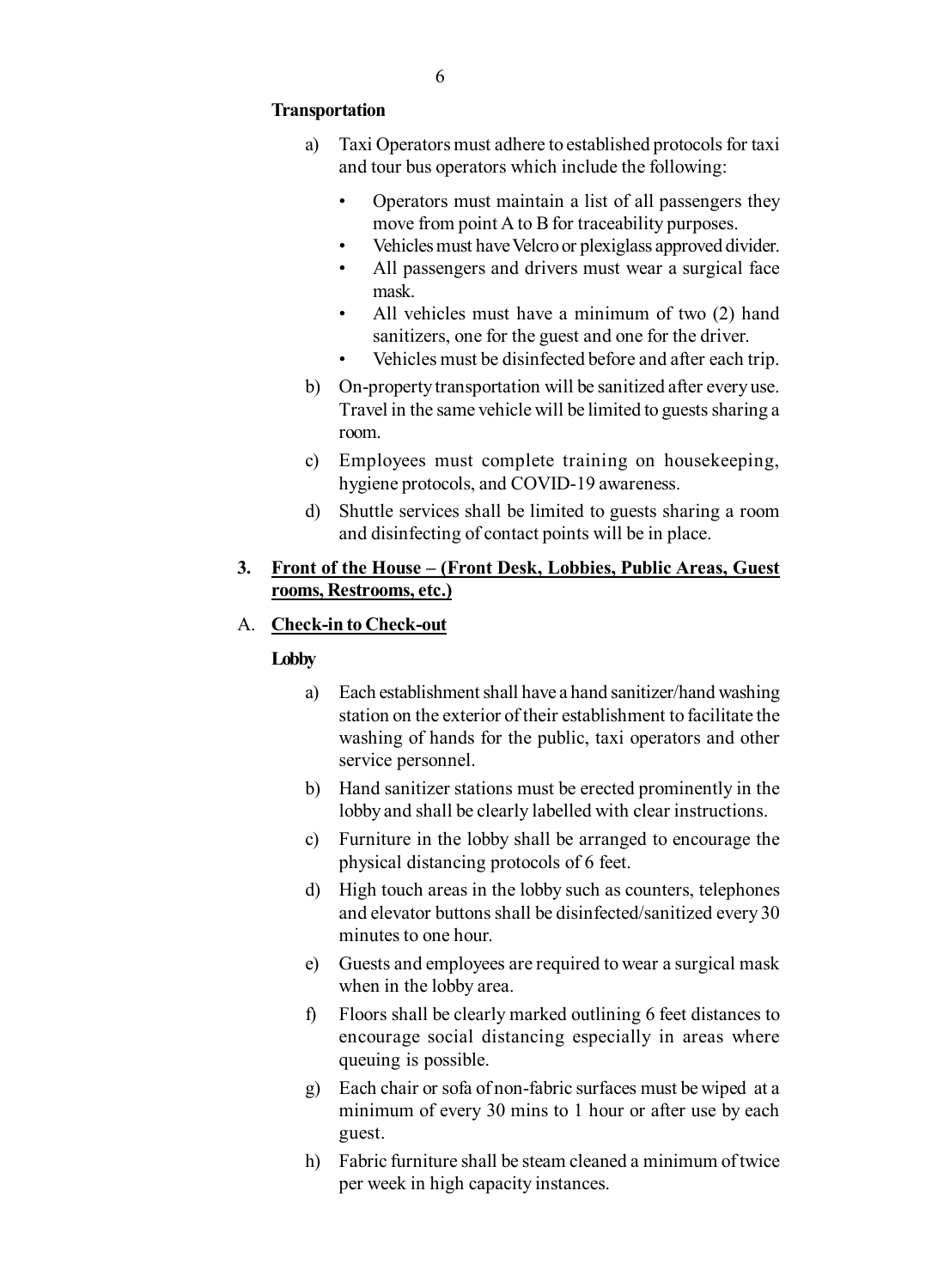#### **Bell Station**

- a) All luggage should either be sprayed with a disinfection spray after off-loading, or wiped, with a minimum of all handles and corners carefully wiped with surface sanitizer.
- b) Bellmen shall wear surgical masks, face shield and disposable gloves when handling the personal items of guests and when interacting with them.
- c) Disposable gloves are to be removed immediately after serving guests who are sharing a room.
- d) Bellmen are not permitted to enter a room with guests. Luggage shall be placed at the room door.
- e) Staff handling luggage should wear disposable gloves, discard right after each use and sanitize or wash hands immediately, before and after handling the luggage.

#### **Front Desk**

- a) A Plexiglas divider shall be used to create a separation between the guest and the hotel employee.
- b) Front desk staff shall always wear a surgical mask when interacting with the staff.
- c) Each counter-top shall be wiped every 30 mins to 1 hour minimum.
- d) Hotels are asked to provide contactless check in where possible.
- e) Front desk team members shall practice social distancing including utilizing every other workstation to ensure separation between employees whenever applicable and possible.
- f) The use of technology to reduce direct contact with guests, lobby population and front desk queue will be used where feasible.
- g) The use of contactless payment processes is encouraged, and when not available, team members should minimize contact as much as possible. Copy of bills shall be slipped under the door of the guest room the night before checking out.

#### **Elevators**

- a) Employees shall not share elevators with guests.
- b) Elevators are to be disinfected every 30 minutes using the cleaning procedures outlined in this document paying attention to elevator buttons and handrails.
- c) Guests must wear a mask when entering the elevator and shall wear it for the duration of the elevator ride.
- d) Each facility should state clearly what is the capacity of the elevator. Signs should be placed on the inside and outside of elevator. Property should mark flooring inside the elevator to indicate to guests where they should stand. Markings shall be based on capacity of elevator. See examples below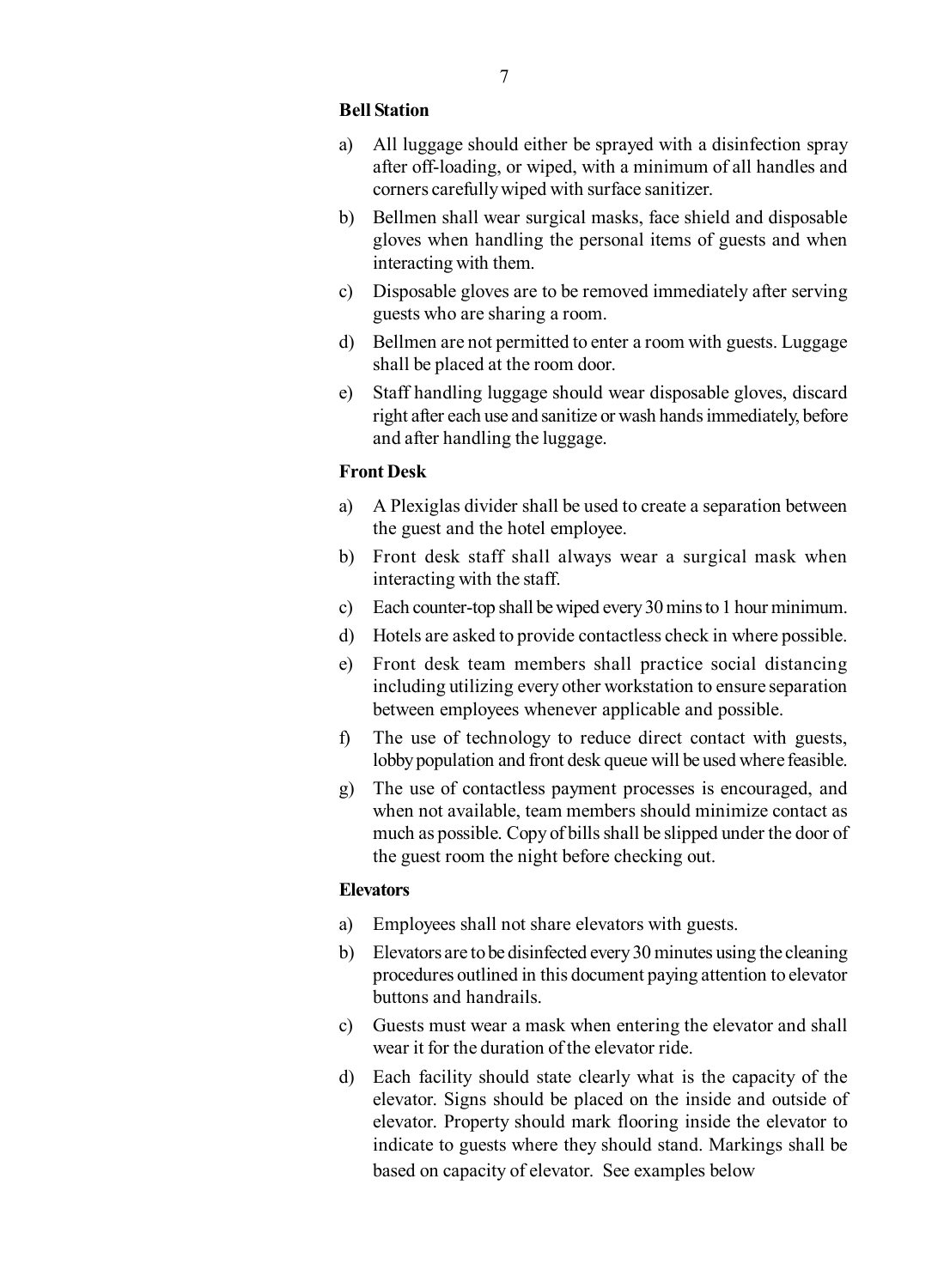

#### Safest ways to load an elevator

**Public Restrooms**

- a) Employees and guests shall not use the same restroom.
- b) All public restrooms shall be cleaned prior to the opening of the establishment each day and as per cleaning guidelines and checklist.
- c) A cleaning schedule with accompanying checklist must be kept and must be made available for inspection by the Ministry of Health, the St. Kitts Tourism Authority or Nevis Tourism Authority.
- d) Schedules and Checklists shall reflect increased frequency of cleaning for high touch areas.
- e) Restrooms shall be cleaned with hospital grade or approved bleach solution every 30 minutes with high frequency usage, paying attention to the following high touch areas:
	- Door handles
	- Stall handles
	- Toilet handles
	- Toilet seats
	- Faucet handles
	- Soap, water, and disposable paper towels shall be provided in all restrooms.

#### B. **Guestrooms**

#### **General**

a) Guest rooms shall be equipped with QR codes to give guests access to information such as excursion packages, general hotel information and in room dining menus where possible.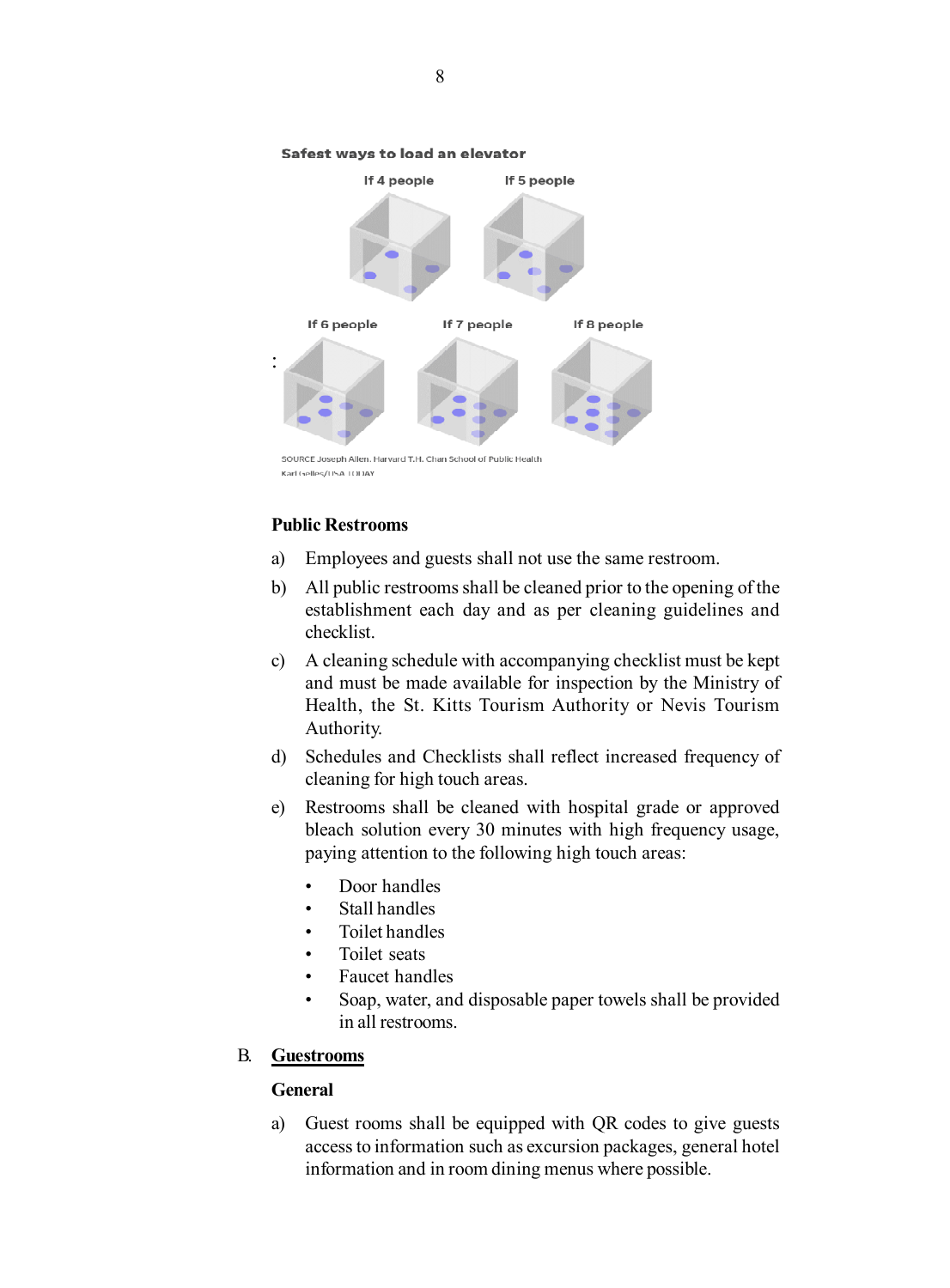b) Information items in guest rooms shall be limited to destination brochures and in room menus in easy to clean materials e.g. laminated pouches or booklets (non-fabric).

### **Cleaning**

- a) All rooms shall be cleaned with minimum hospital grade disinfectants. Bleach and alcohol solutions may be used as approved by the Ministry of Health.
- b) Rooms will be serviced based on a schedule as agreed upon with the guest to ensure social distancing and limitation of exposure to COVID-19.
- c) All employees shall clean rooms only when the room is vacant. Employees shall wear surgical masks, face shields and aprons and use disposable gloves when cleaning the room of a guest. A sleeve guard must be worn if uniform is short sleeved.
- d) All rooms shall remain vacant for a minimum of 24 hours before they are rebooked.
- e) When cleaning, employees shall pay attention to high touch areas, including:
	- Door knobs
	- Telephones
	- Lamps
	- Toilet seats and handles
	- **Faucets**
	- **Furniture**
	- Light switches
	- Flooring
	- Remote control devices
- f) A different cleaning cloth shall be used to clean each room on a shift to avoid cross contamination. After use cleaning, a cloth shall be placed in a garbage bag to be sanitized with a minimum hospital grade sanitizer. Cloths should not be disinfected with linens.
- g) Bed linen shall be stripped and placed directly in a laundry bag and tied. Housekeepers are to ensure they do not shake the bed linen upon removal and shall always exercise caution when removing the bed linen.
- h) Carpets shall be cleaned and disinfected by vacuuming daily and steam cleaned after the checkout of each guest.

### **4. Recreational Areas- (Beach Areas, Pool Side, Arcade Room, etc.)**

### **A. Beach**

a) Employees are required to wear surgical masks when interacting with the guests.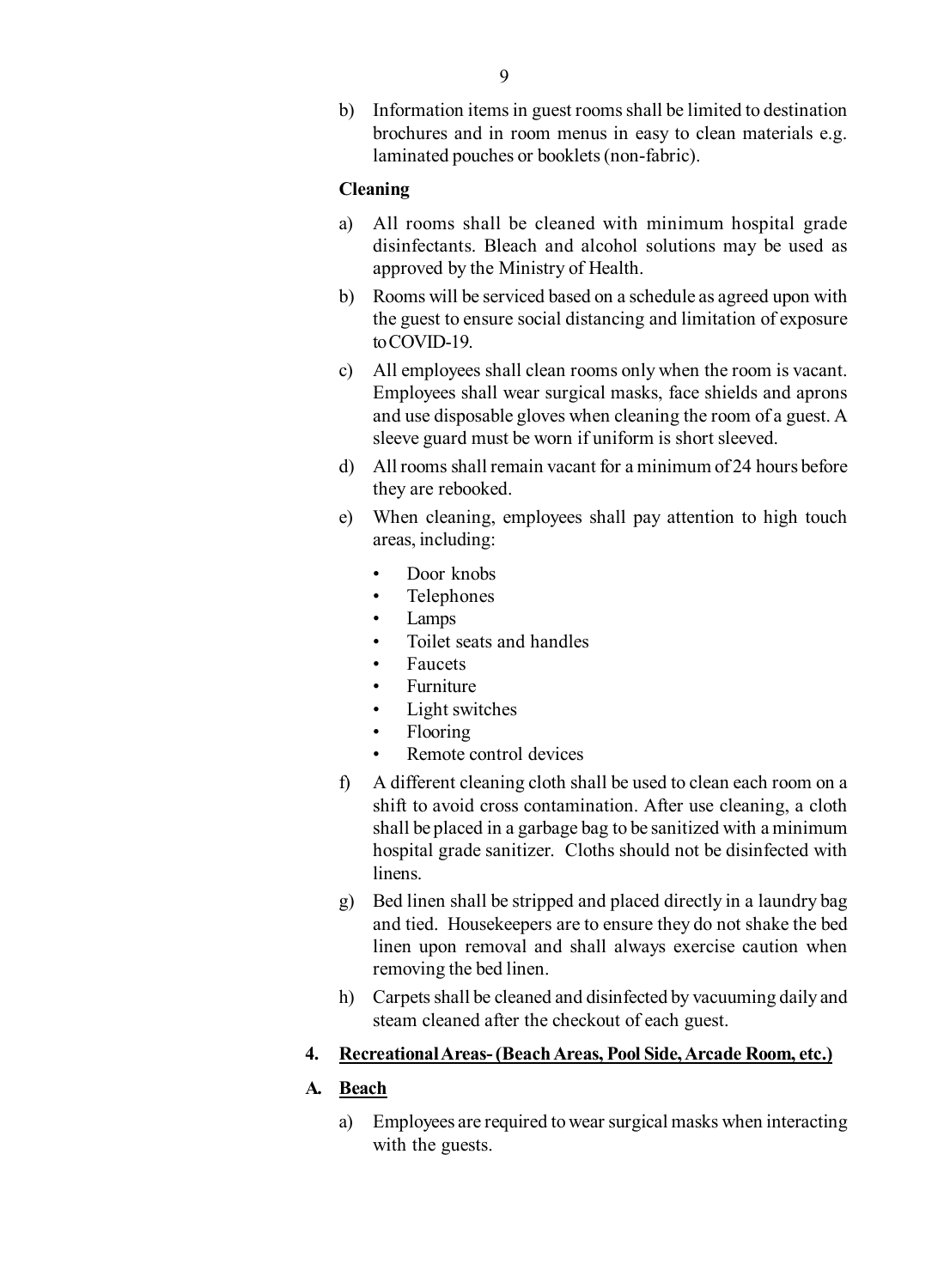- b) All beach chairs must be sanitized before and after use by each guest using a mixture of detergent and hotel grade or bleach solution.
- c) All beach chairs must be sanitized at the beginning of the day before use by any guest.
- d) Beach chairs must be separated at 6 feet/ 2 meters apart or more.
- e) Employees must wash/sanitize hands before and after servicing guests.
- f) Employees must wear gloves when interacting with guests.
- g) Beach towels must not be left in the open and stored in a previously cleaned and sanitized, covered linen bin.
- h) Beach towels are to be made available to guests on request only.

### **B. Pools/Poolside**

- a) Pool access granted by reservation only. This is to ensure physical distancing protocols are followed.
- b) Pools must be cleaned and sanitized as per international standards of use and records kept for monitoring
- c) Pool attendants must wear surgical masks when interacting with the guests and wash their hands before and after serving guests.
- d) Pool parties are not permitted for guests who are not of the same party.
- e) All poolside chairs must be cleaned and sanitized before and after use by each guest.
- f) All poolside chairs must be cleaned and sanitized at the beginning of the day before use by any guest.
- g) Pool chairs shall be separated at six feet apart or more.
- h) Pool towels shall not be left in the open but shall be properly stored in a clean covered linen bin.
- i) Pool towels shall be made available upon demand only.
- **C. Spa**

#### **Treatments not permissible include**

- a) Facials
- b) Facial waxing
- c) Steam rooms
- d) Saunas
- e) Inhalation rooms
- f) Ice rooms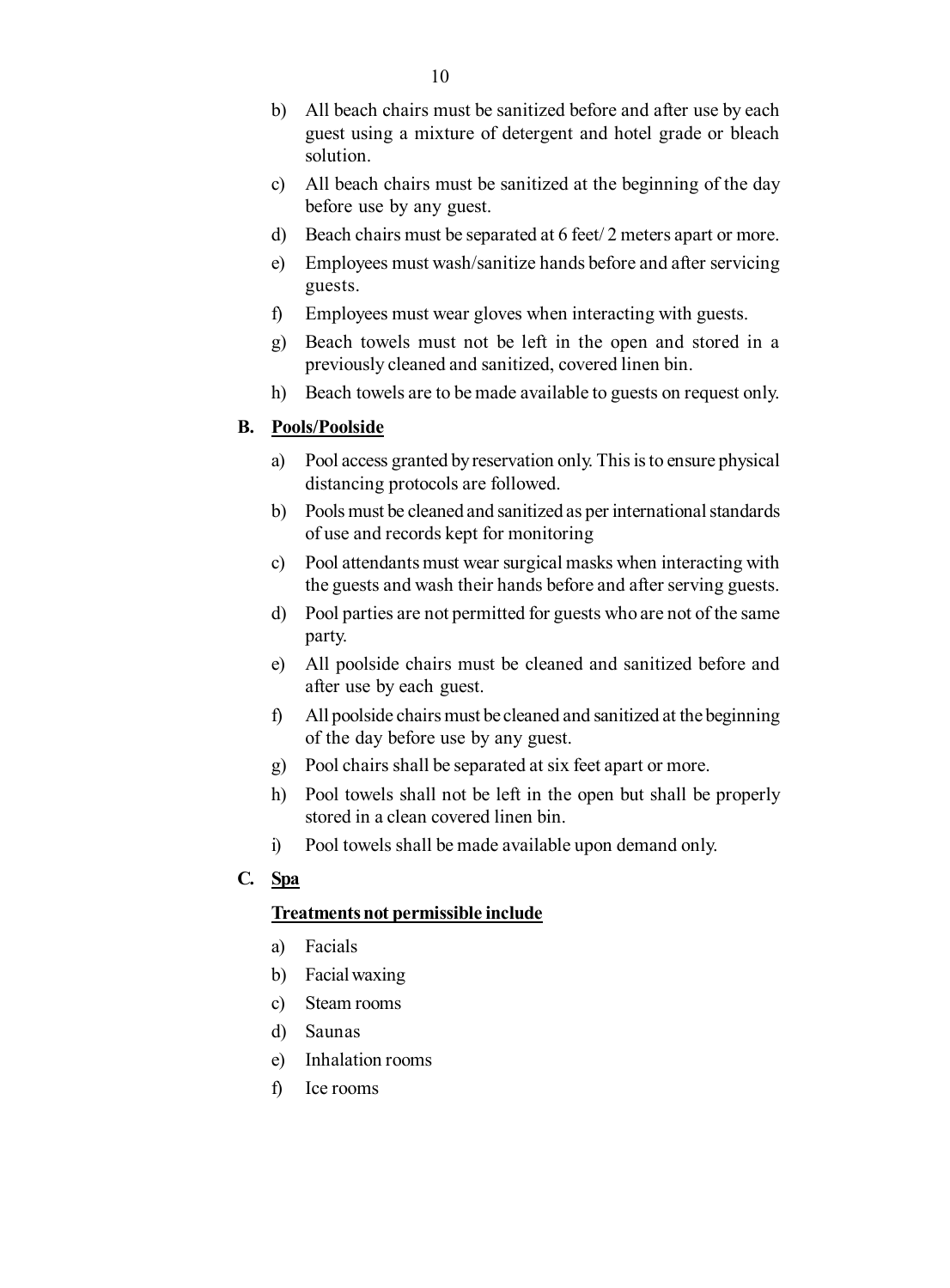#### **Health and Safety: Locker Rooms, Wet Areas, Relaxation Lounges**

#### **Locker Rooms**

- a) Tours of the locker rooms shall be conducted only after the guest has changed into robe and slippers to avoid the guest walking with their shoes around the wet areas.
- b) Lockers must be assigned to each guest in consideration of appointments and social distancing guidelines.
- c) Lockers must be sanitized after each use by the attendants.
- d) All lockers should be pre-locked to avoid guests from changing assigned lockers or from touching contents inside lockers not assigned.
- e) Mouthwash and toothbrushes should only offer upon request.
- f) All areas should contain hand sanitizing stations  $\&$  sanitization wipes.
- g) Attendants must wear proper PPE such as disposable gloves and surgical masks when removing dirty linen and items from linen baskets or trash cans.
- h) All door handles and doors must be sanitized on a regular basis. It is recommended once every 30 minutes.
- i) Once per hour vanity area shall be cleaned and disinfected.
- j) Ensure that all guests wear towels while using thermal experiences.

### **Wet Rooms**

- a) Ensure that wet areas are set to the correct temperatures as high temperatures are known to kill germs and common viruses:
	- Steam Room 110-115 F
	- Sauna 150-175 F
	- Infrared Sauna 120-130 F
	- Jacuzzi 100-104 F
	- Cold Plunge 50 55 F
- b) Sterilize all areas overnight by utilizing ozone machines or appropriate chemicals.
- c) Limit thermal use to one guest per booked appointment slot, with time in-between sessions for cleaning

#### **Relaxation Lounges**

- a) Space out all furniture to comply with social distancing guidelines.
- b) Remove blankets, neck pillows and extra cushions from lounges and chairs.

#### **Pre-Arrival**

a) All guests shall be required to make a reservation for all services.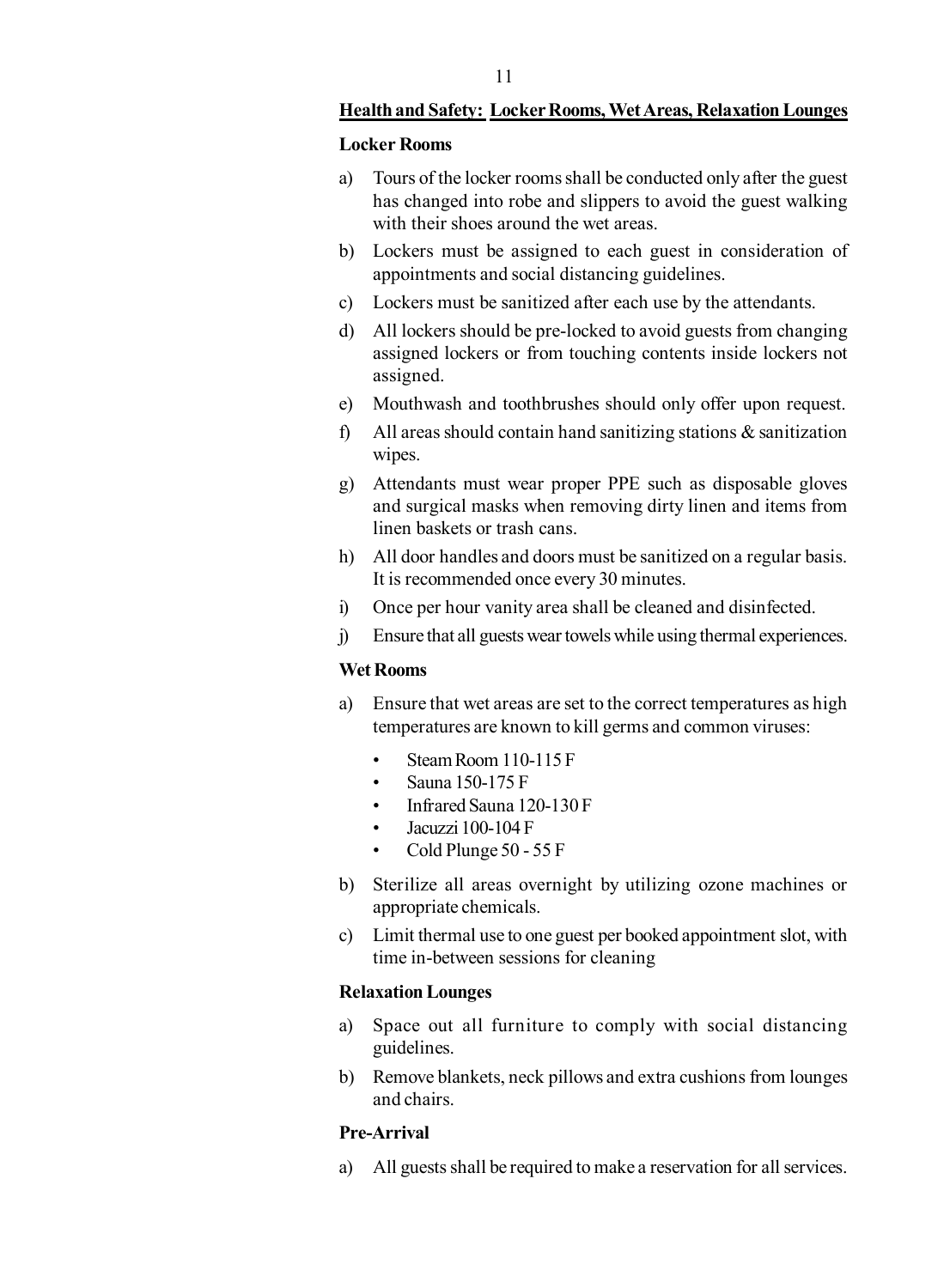- b) Reservations shall be made a minimum of 24 hours in advance.
- c) Guests shall be required to complete a form and to complete a health check before proceeding to any treatment. The form should require customers to indicate if they have any of the following symptoms: Common symptoms include:
	- High temperature/fever this means you feel hot to touch on your chest or back (you do not need to measure your temperature).
	- A new, continuous dry cough this means coughing a lot for more than an hour, or 3 or more coughing episodes in 24 hours (if you usually have a cough, it may be worse than usual.
	- Tiredness.

Other symptoms include:

- Shortness of breath
- Aches and pains
- Sore throat
- Diarrhoea, nausea, or a runny nose
- Loss of sense of smell and taste

#### **Check-in**

- a) Guests' temperatures will be checked prior to treatment as a precautionary measure.
- b) Guests will be required to wear surgical masks to enter the Spa.
- c) Guests are required to sanitize their hands when entering the Spa.
- d) Staff PPE will include the following to be discarded after each treatment:
- e) Disposable gloves (Rubber Cleaning and disinfecting and Latex - waste disposal).·
- f) Surgical masks
- g) Face shields

#### **Treatments/ Services**

- a) Treatment rooms and nail stations must be sanitized at the start of the day and after each treatment, replacing all linens with freshly laundered items.
- b) The number of blankets, towels etc in use to be minimized to reduce surfaces and maximise use of disposable paper or similar coverings for beds and seats.
- c) Paper towels shall be replaced and Spa linens shall be replaced after each treatment and washed.
- d) Spa attendants shall exercise caution when handling all linen and towels.
- e) Spa linen will be washed as per guidelines outlined under 'laundry Service' protocols.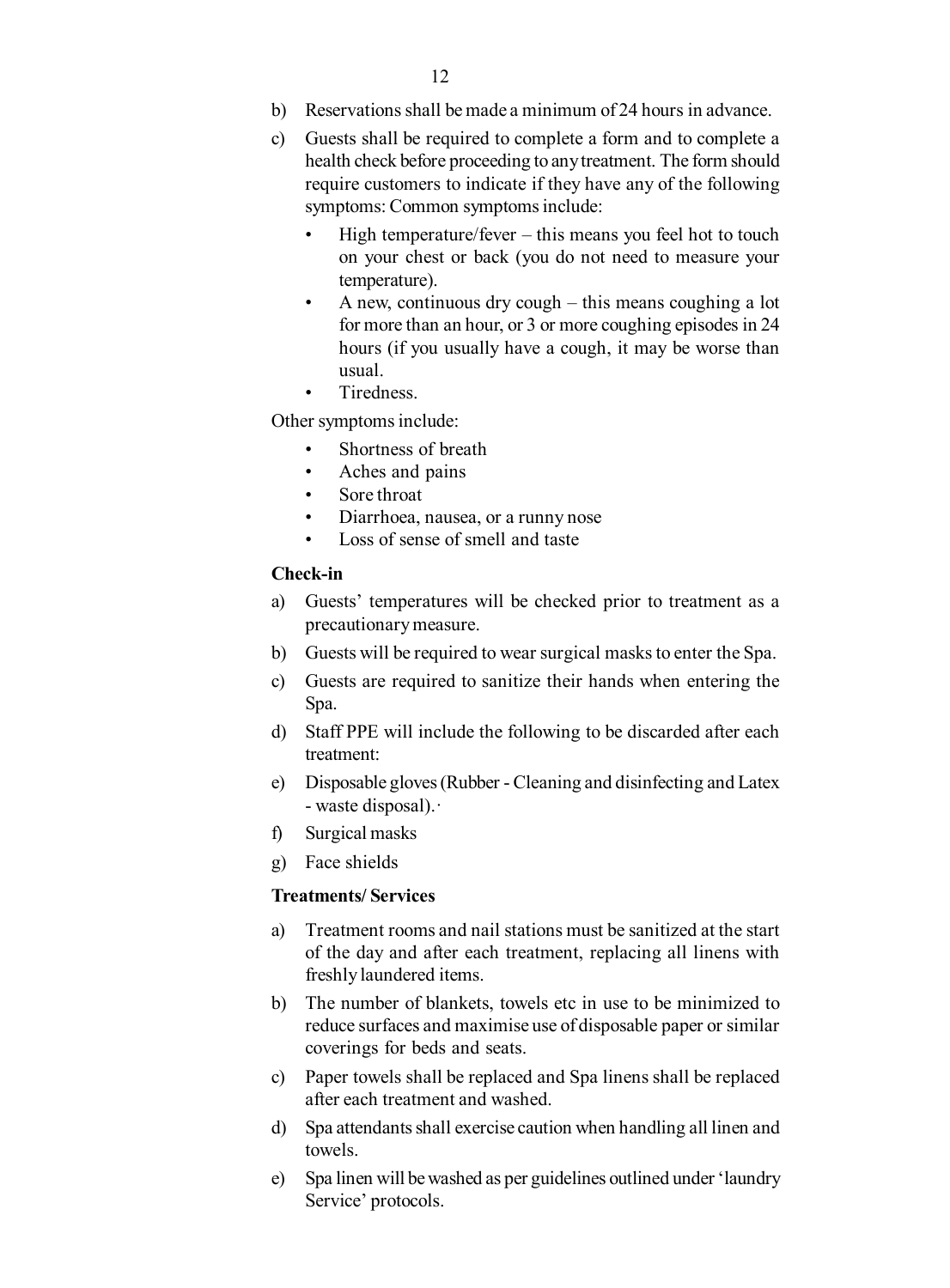- f) Change rooms, lockers, and keys will be cleaned and sanitized after every guest use.
- g) Bathrobe and towels will be placed in the lockers on demand only, to ensure that guest not from the same rooms are using lockers that are spaced at least 6ft/2 meters spaced.
- h) Services will be offered by appointment only.
- i) The number of individuals permitted in the Spa will follow strict physical distancing protocols. Allowing for 30 square feet for everyone in the SPA.
- j) All chairs, massage tables and other Spa equipment shall be sanitized after use by each guest or customer.
- k) Spa linens will be stored and transported in sealed bags/ containers to enable minimal handling by spa attendants.
- l) Therapists and attendance must wash hands during, before and after each treatment.

### **D. Fitness Center**

- a) Guests must make a reservation to access the fitness center.
- b) Each guest shall have their temperature checked before entering the fitness center.
- c) Guests must sanitize their hands before entering the fitness center.
- d) Water shall be available in sealed bottles and no fruit bowls shall be allowed.
- e) Fresh towels must be stored in a clean covered linen area and available on demand.
- f) All equipment must be sanitized before the opening of the fitness center and **after each use** and before closing. It is most important after use.
- g) Employees shall wear PPE inclusive of surgical masks, face shields and gloves when interacting with guests.
- h) All high touch areas such as door handles, and water fountain knobs shall be disinfected every 30 minutes to one hour minimum based on frequency of use.
- i) Fitness center shall be closed every odd hour for cleaning.
- j) All soiled towels shall be placed in a plastic bag, tied, and taken to the laundry.
- k) Soiled towels must not be handled without PPE.

### **5. Entertainment – Each property and note their capacity.**

- a) Entertainers shall have their temperature checked before entering the property.
- b) All entertainers shall sanitize their hands upon entering the property.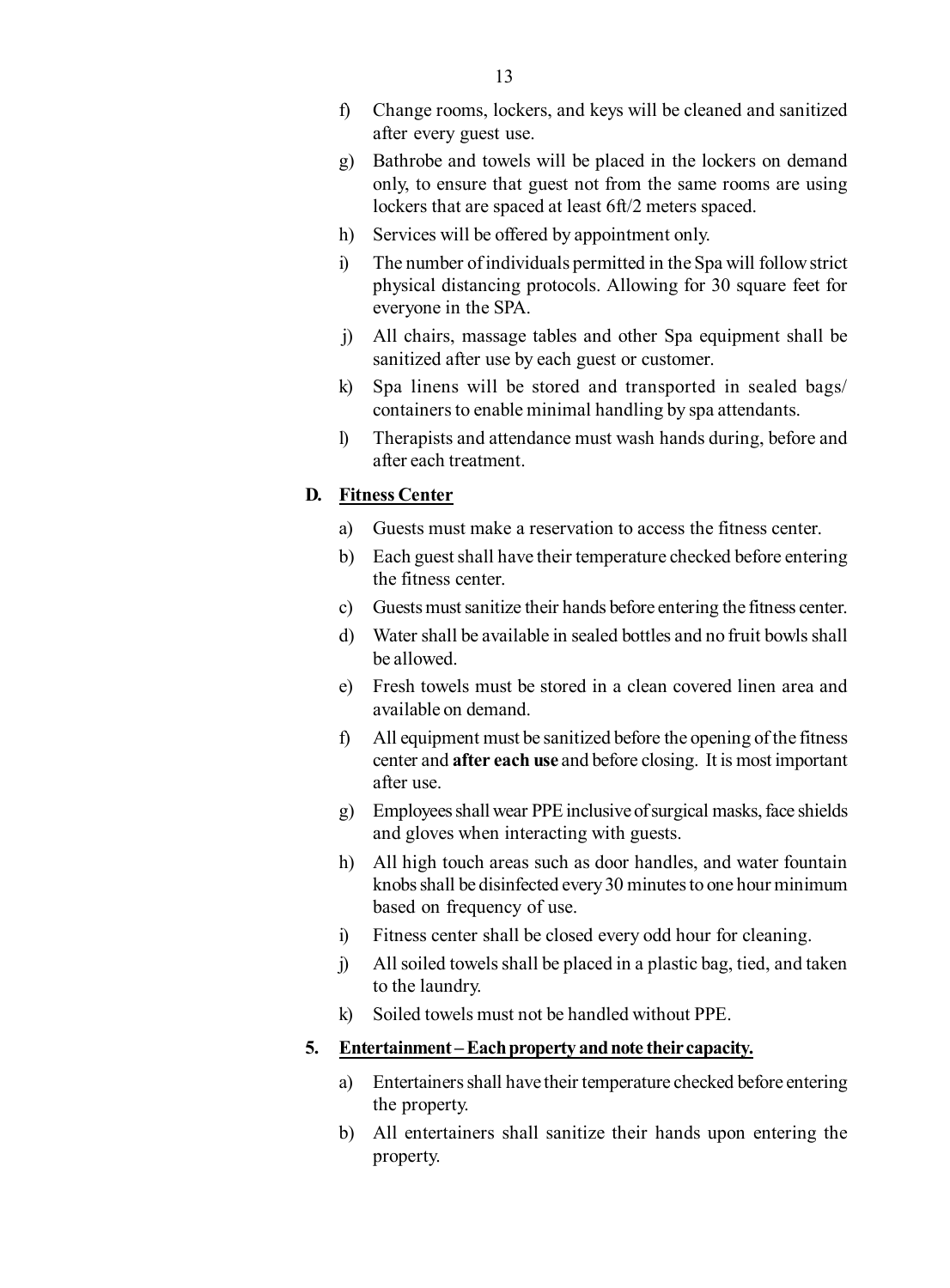- c) A record shall be kept of the names of all performers for each performance.
- d) There shall be no touching of guests during performances. A face shield that does not detract from the performance may be worn during the performance as Personal Protective Equipment (PPE).
- e) Guests shall be required to wear a mask during each performance.
- f) Entertainers shall wash their hands before, during and after each performance.
- g) Events shall be held as per the following guidance:
	- 6 feet physical distancing
	- As per capacity established by the Ministry of Health where 30 square feet is allocated for each person.
	- 8 individuals of the same household are permitted to sit at the same table.
	- No more than two individuals of different households are permitted to sit at the same table.

### **6. Food and Beverage Establishments (Restaurants and Bars) General Requirements**

#### **Customers**

- a) Customers may be required to have their temperature checked and recorded before proceeding to their seats.
- b) Customers are required to wear a mask when entering the restaurant which can be removed only when dining.
- c) Customers are required to sanitize their hands at the sanitizing stations before proceeding to their table.
- d) Customers who are not of the same household are encouraged not to congregate.
- e) Customers who are displaying symptoms of COVID-19 or H1N1 are not permitted to dine at the restaurant.

#### **Check In**

- a) All guests shall wear a mask when entering any eating establishment which shall only be removed during the dining process.
- b) Guests shall sanitize their hands upon entering the restaurant.

### **Pre-Dining**

- a) Guests are required to make reservations to dine.
- b) Hand sanitizers shall be placed at the entrance of the restaurant and all public restrooms.

### **Physical Distancing**

a) All floors shall have 6 feet/ 2 meters demarcations to ensure physical distancing protocols are followed.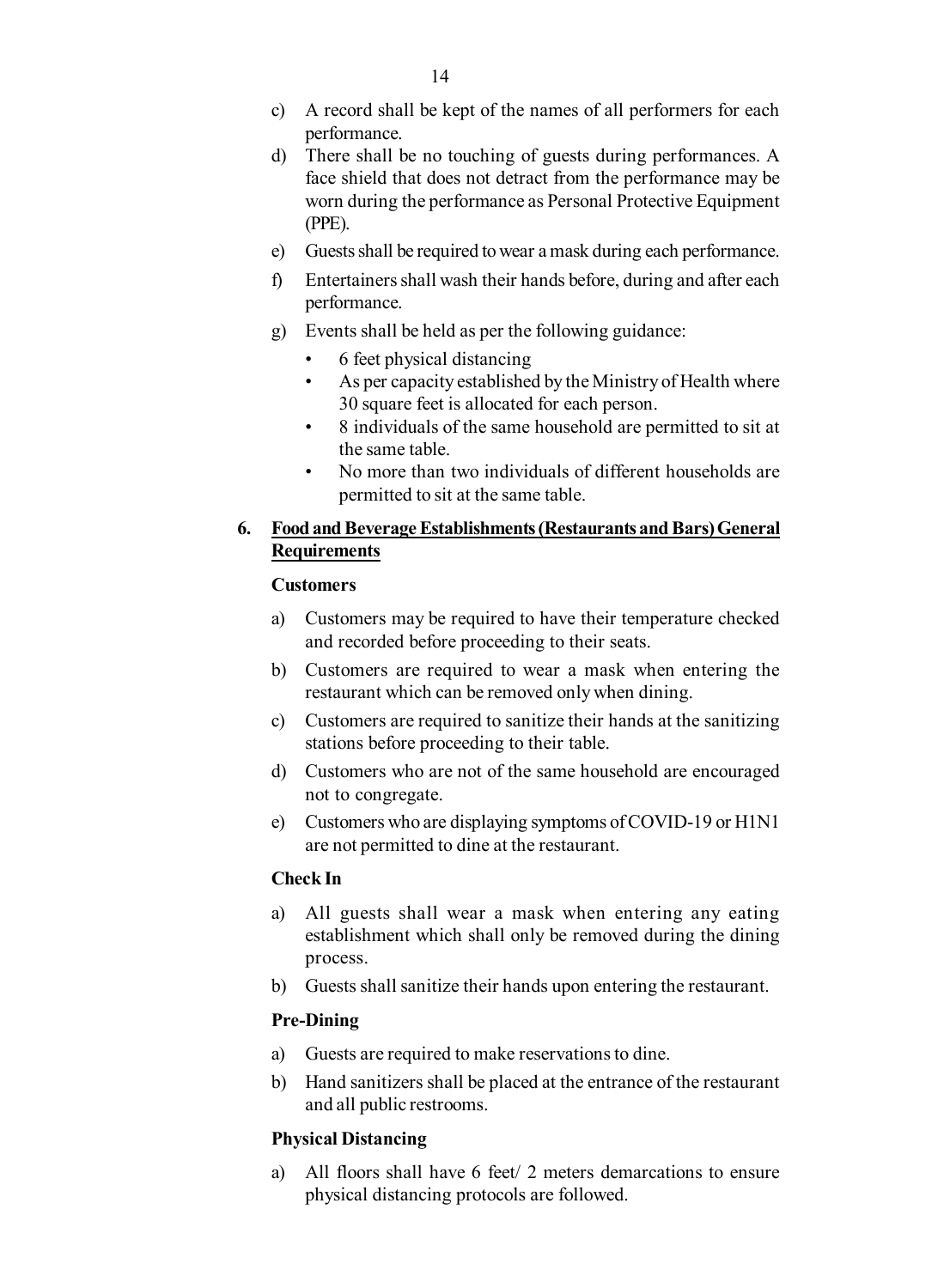- b) Remove waiting area seating and create a process to ensure customers stay separate while waiting to be seated - could include floor markings, outdoor distancing, waiting in cars, etc.
- c) Tables shall be spaced a minimum of 6 feet apart.
- d) Each establishment shall limit capacity by allowing 30 square feet per individual in the establishment**.**

#### **Dining Experience**

### **Table Setting**

- a) Discontinue on-table condiments, menus, glasses, crockery and cutlery. Bring customer items only once they are seated.
- b) Leverage technology where possible to reduce person-to-person interaction, e.g. mobile ordering, menu tablets, text on arrival for seating.
- c) Menus shall be covered in plastic protector to allow for ease of sanitation where QR codes or digital options are not possible.
- d) Do not touch water glasses or coffee cups when refilling.

#### **Food Safety**

- a) Food and Beverage entities shall maintain all health and safety guidelines as stipulated by the Ministry of Health (Valid Food Handlers Permits and Health Certificate).
- b) Discard all food items that are out of date.
- c) No self-service.
- d) Cafeteria style (worker serves) is permissible with appropriate barriers in place.
- e) Food shall be prepared, stored, and served in a manner that prevents contamination.
- f) Utensils and Crockery must not be left open in the public.
- g) Utensils and Crockery must be free of chips and cracks.
- h) Staff shall exercise caution when handling all kitchen equipment.
- i) All utensils and crockery used to prepare food must be properly sanitized.

#### **Food Preparation**

- a) All employees engaged in the preparation of food must wear a hair covering.
- b) Employees engaged in food preparation and service must practice strict sanitation and hygiene practices.
- c) Hands must be washed for 20 seconds minimum or sanitized before and after preparation of each meal in the case of the kitchen team and after serving each customer or guest.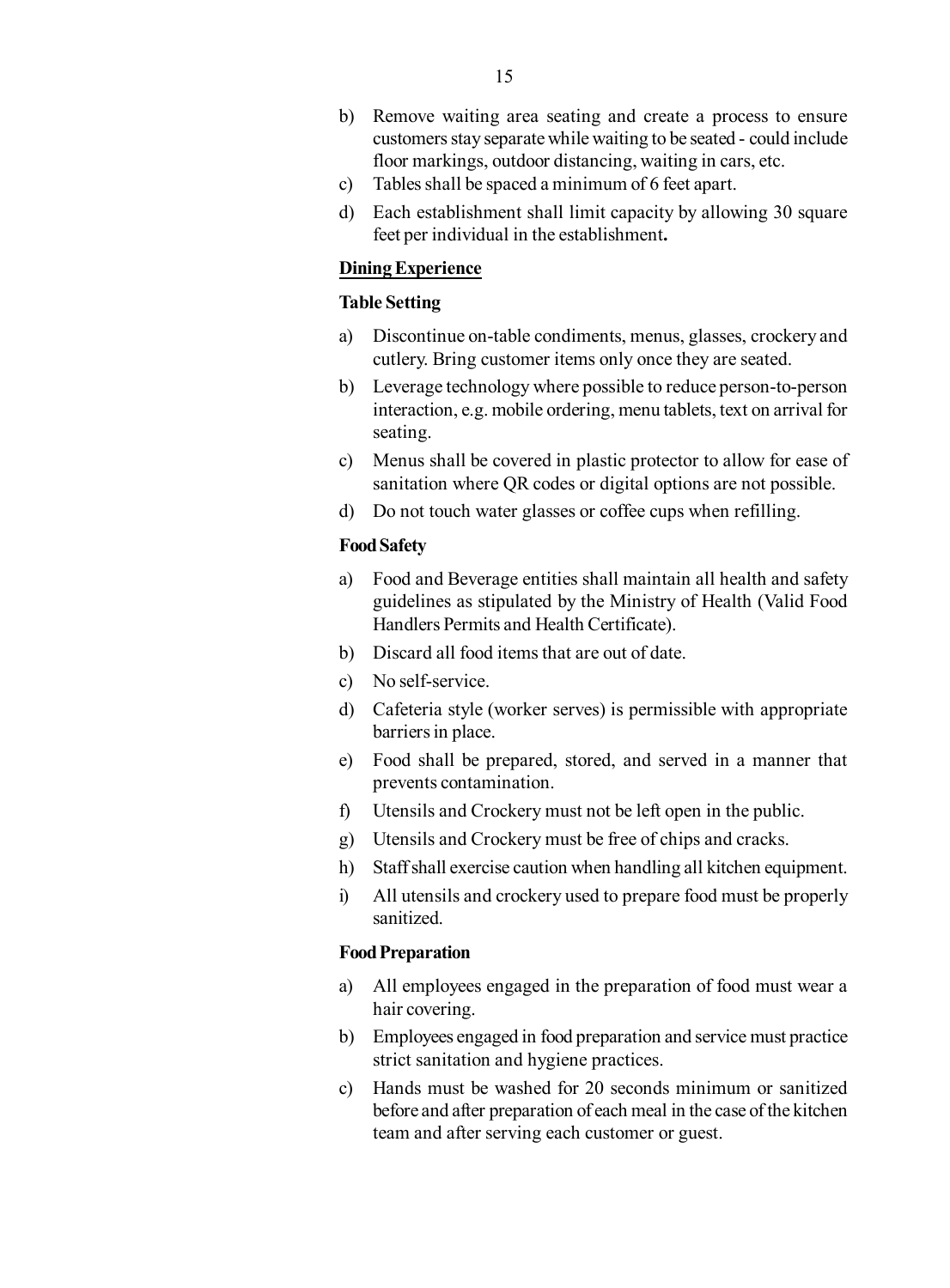- d) All kitchen counters shall be disinfected before each service using food safe disinfectant.
- e) The quality cuisine, service, accommodation and amenities should meet international standards.

#### **Staff**

- a) Post signage at the entrance that states that no one with a fever or symptoms of COVID-19 is to be permitted in the restaurant.
- b) Policies where customers can be refused entry if displaying signs of COVID-19 shall be prominently placed on the exterior of the restaurant.
- c) Appoint a Health and Safety Point Person for every shift to ensure protocols are being adhered to and education is provided.
- d) Have the supervisor do roll call and sign-in for staff, provide separate pens or have staff use their own pens.
- e) Clean any sign-in devices between users.
- f) Stagger start times and/or minimize contact during sign-in.
- g) Implement a pre-work screening "health check" for employees returning to work after laid off periods and vacation.
- h) Do not allow staff on-site if they are sick or might be sick; they should return home or stay home.
- i) Limit the number of employees allowed simultaneously in break rooms to allow for physical distancing.
- j) Based on Ministry of Health Guidelines Staff shall:
	- Practice physical distancing by keeping more than 6 feet/2 meters apart from co-workers and customers as much as possible.
	- Stay home if they are sick or might be sick with COVID-19.
	- Follow the Ministry of Health's steps for self-assessment if they have symptoms of COVID-19 or any other contagious illness.
- k) Wash or sanitize their hands at the start of their shift, before eating or drinking, after touching shared items, after using the washroom, after handling cash or credit/debit cards, after touching common items, after each transaction if contact was made, and at the end of their shift.
- l) At a minimum staff should wash their hands a minimum of every 30 minutes.
- m) Avoid touching their faces.
- n) Where handwashing after each transaction is not possible, establish clear procedures for sanitization.
- o) Separate staff handling cash transactions from those serving customers or guests.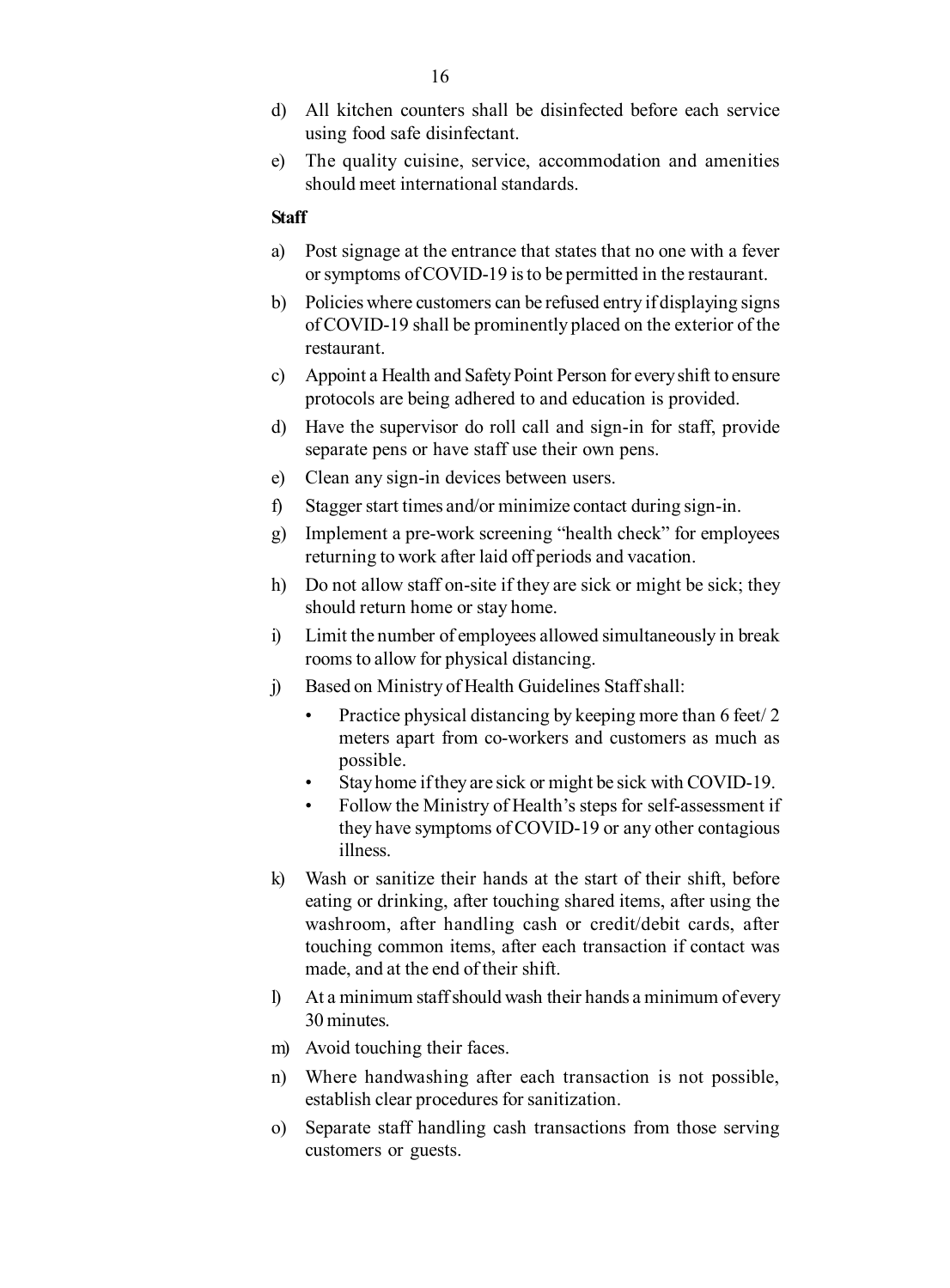*Personal Protective Equipment (PPE)*

- a) Use of PPE should be aligned with guidance from Ministry of Health.
- b) The use of surgical masks is required for staff.
- c) Disposable Gloves must be used when changing waste, handling crockery and flatware and whenever necessary.
- d) Please note the use of the following guidance for the use of disposable gloves:
	- Polyethylene, latex (without powdery substance), vinyl Food Preparation
	- Rubber-Cleaning and disinfecting
	- Latex-waste disposal

### **Physical Distancing**

### *Customer Areas*

- a) A Plexiglas divider shall be erected at cashier stations to create a barrier between the guest and the employee.
- b) Post signage promoting physical distancing upon entry.
- c) Clearly display signs in multiple locations that indicate the maximum number of customers and staff a restaurant can accommodate at any one time.
- d) Size of parties will be based on size of establishment, that is, 30 square feet per customer.
- e) Signs shall be erected to designate entrances and exits, pick up areas and washrooms.
- f) Demarcate floor with markers for any areas where a line up may occur (restrooms, pick up areas, etc.) and/or provide directional signage to indicate flow through the restaurant as well as outside.
- g) Where furniture cannot be removed to adjust for physical distancing, mark certain tables and chairs as being unavailable for use.
- h) Temporary table dividers may be installed to make social distancing easier for restaurants with communal seating or larger tables.
- i) Where practical, utilize separate booth seating with physical barriers.

#### *Staff Areas*

- a) Create separation from action stations or open kitchens. Must separate guests from the kitchen or the plating team with high, clear dividers if the distance between guest and staff is less than six feet.
- b) Stagger workstations so employees avoid standing directly opposite one another or next to each other.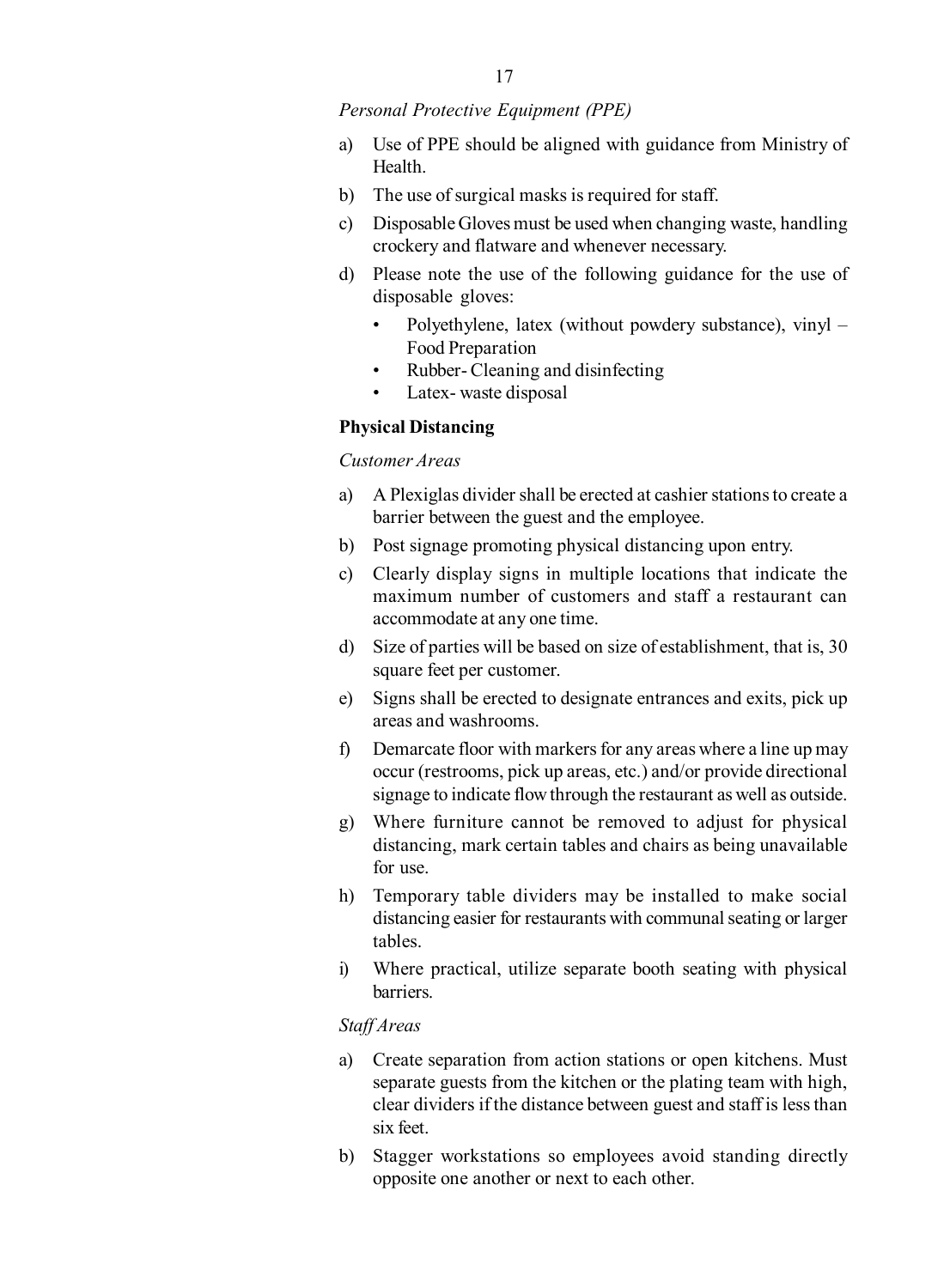- c) Use directional arrows on the floor in kitchen settings to control flow of traffic and reduce interaction and crossover between cooking and cleaning areas.
- d) Remind third-party delivery drivers and suppliers of internal distancing requirements.
- e) Provide separate entrances for staff and service personnel and guests.

#### **Buffet Environment**

a) Buffets are not permitted.

#### **Quick Service Establishment**

- a) Establish an online ordering system to limit queuing.
- b) Demarcate floor with markers for any areas where a line up may occur (order stations, pick up areas).
- c) Provide clear signage and guidance to guests regarding ordering and pick-up areas, including mobile orders.

#### **Check-Out (Bill Payment)**

- a) Non-cash payments are preferred.
- b) Mobile card machines shall be used.
- c) If non-cash payment is not possible, employees who take cash shall be separate to servers.
- d) Tables should be cleared one at a time to reduce potential for cross-contamination.

#### **Cleaning and Sanitization**

#### **Cleaning Products**

- a) All food and beverage establishments must have adequate potable water.
- b) Enhance environmental cleaning procedures and protocols with special attention to high-touch surfaces and objects as per the following guidance:
	- Use only approved hard-surface hospital grade or approved bleach solution disinfectants.
	- If surfaces are dirty, they should be cleaned using a detergent or soap and water prior to disinfection.
	- For disinfection, diluted household bleach solutions, alcohol solutions with at least 70% alcohol, and most common EPAregistered hospital disinfectants should be effective.
	- Diluted household bleach solutions can be used if appropriate for the surface. Follow manufacturer's instructions for application and proper ventilation. Check to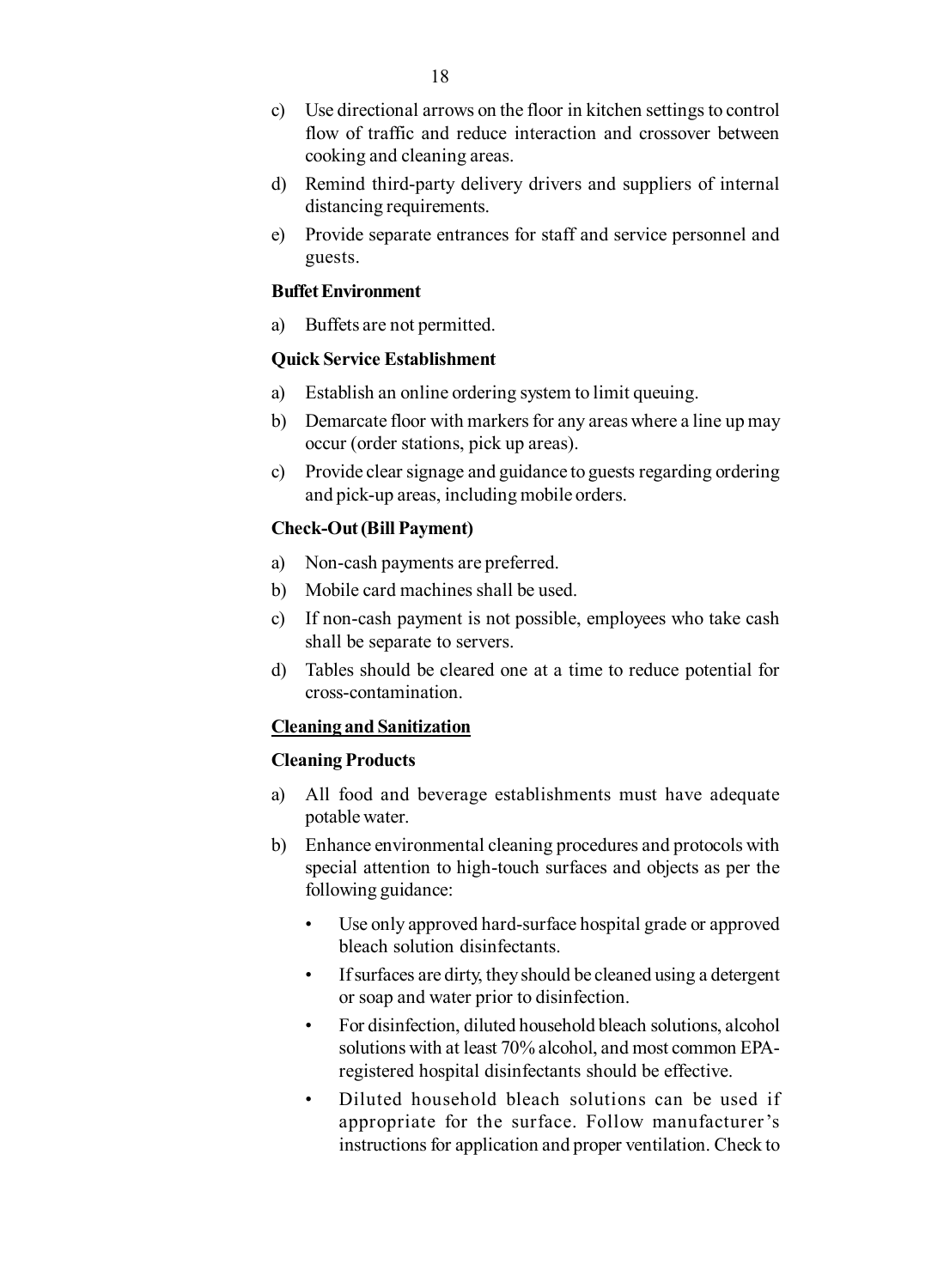ensure the product is not past its expiration date. Never mix household bleach with ammonia or any other cleanser.

- Unexpired household bleach will be effective against coronaviruses when properly diluted.
- Prepare a bleach solution by mixing:
	- o 5 tablespoons (1/3 cup) bleach per gallon of water or 4 teaspoons bleach per quart of water.
	- o Follow the manufacturer's instructions for all cleaning and disinfection products (e.g., concentration, application method and contact time, etc.).
- c) For soft (porous) surfaces such as carpeted floor, rugs, and drapes, remove visible contamination if present and clean with appropriate cleaners for use on these surfaces.
- d) If the items can be laundered, launder items in accordance with the manufacturer's instructions using the warmest appropriate water setting for the items and then dry items completely.
- e) Increase frequency of routine cleaning and disinfection, emphasizing cleaning and disinfecting frequently touched objects and surfaces such as water coolers, desks, countertops, doorknobs, seating, faucet handles, phones.
- f) Use the proper concentrations of disinfectant and allow required wet contact time.

#### **Cleaning Procedures**

- a) Thoroughly clean the entire restaurant upon reopening.
- b) Avoid food contact surfaces when using disinfectants unless using a food safe disinfectant.
- c) Update cleaning schedules and logs to reflect increased cleaning for high touch areas including door handles, front of house counters, restrooms as well as in the back of house.
- d) Clean and sanitize shared equipment such as credit card machines, point of sale stations, safety vests, headsets, etc. after every use.
- e) When cleaning tables between every seating, any cutlery, salt and pepper shakers, sauce dispensers, or other items must be removed and cleaned as well. Tables should be left empty until the new guest arrives and only those items needed should be provided to customers.
- f) Clean and sanitize laminated menus.
- g) Hand wash stations must be provided for staff.
- h) Make hand sanitizer available for staff and guests.
- i) Have deep cleaning and sanitization plan in place, in the event of an employee(s) testing positive for COVID-19.
- j) Public restrooms must be cleaned every 30 minutes.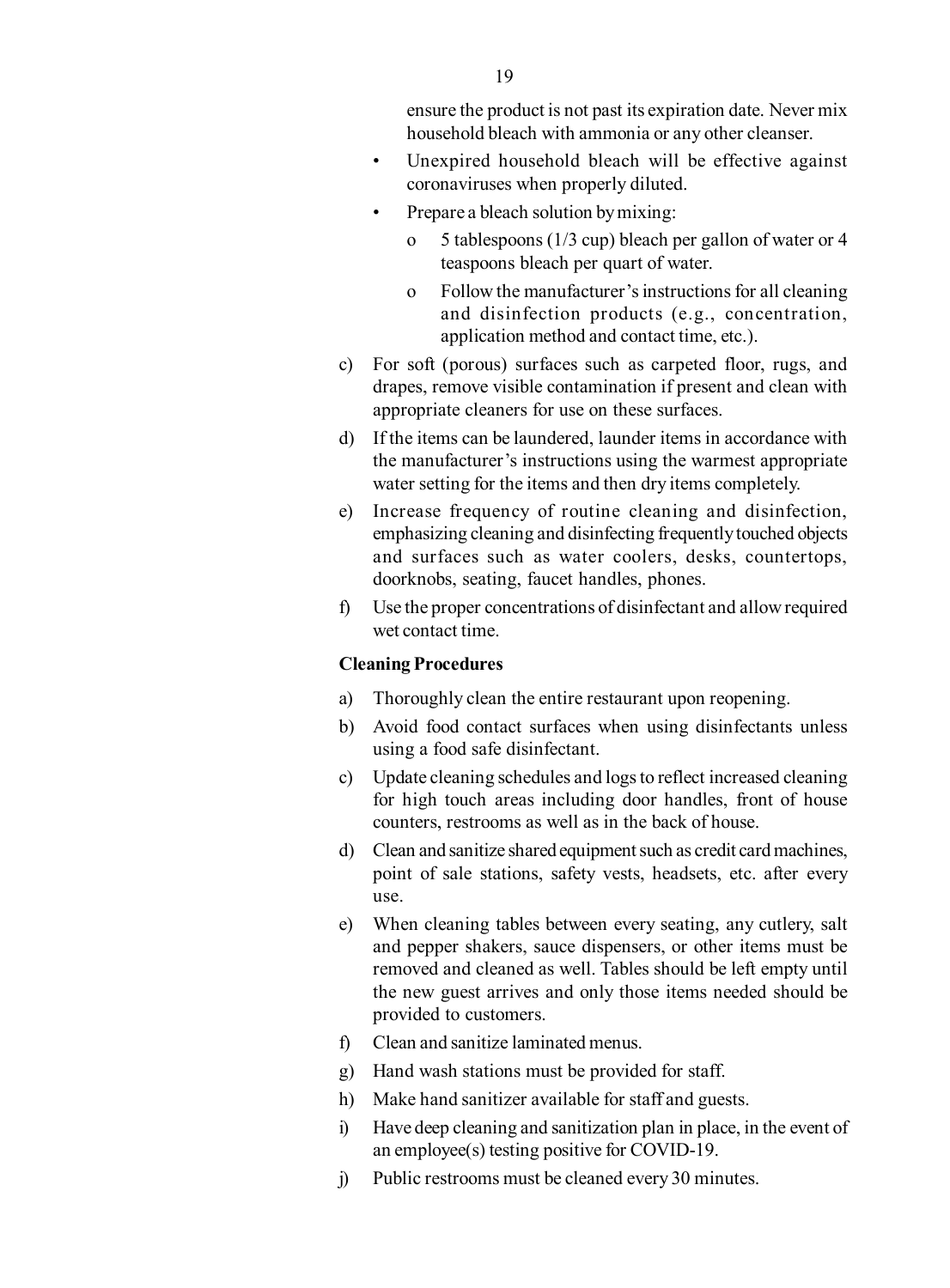### **7. Conferences and Functions**

#### **General Requirements**

- a) Events shall be held as per the following guidance:
	- 6 feet/2 meters physical distancing
	- As per capacity established by the Ministry of Health where 30 square feet is allocated for each attendee.
	- 8 individuals of the same household or travel party are permitted to sit at the same table.
	- No more than two individuals are permitted to sit at the same table.
- b) Each employee working at an establishment shall wash their hands before and after duty and interaction with each guest.
- c) Each Operator shall have an established health and safety policy that is updated annually, before October of each year, that outlines the following:
	- Name and telephone number of on-call doctor.
	- Policy and procedures for staff members who become ill (e.g. contraction of COVID-19) as a proven result of contact with guests.
	- This policy must be communicated to all staff members.
- d) Each operator must create a policy regarding the cancellation of reservations or denying access to any guest who displays symptoms of H1N1, COVID-19 or any other contagious illness. This policy must be clearly outlined on the website of the Operator and within the physical surroundings of the establishment. When a reservation is made, the policy must also be clearly communicated to the guests.
- e) No self-serve food or beverage.
- f) Each operator must have a management plan that includes the following:
	- Adequate communication measures between managers, supervisors, and staff to ensure proper functioning and rapid information exchange in the establishment and ensuring proper understanding of protocols including measures for crisis management.
	- Protocols for Sick Employees:
		- o Sick Employees must remain at home.
		- o Staff must be adequately sensitized to the signs and symptoms of COVID-19 and be able to identify both guest and staff exhibiting symptoms.
		- o Emergency Numbers for Government Agencies e.g. Police, Fire and Rescue – must be available and readily displayed.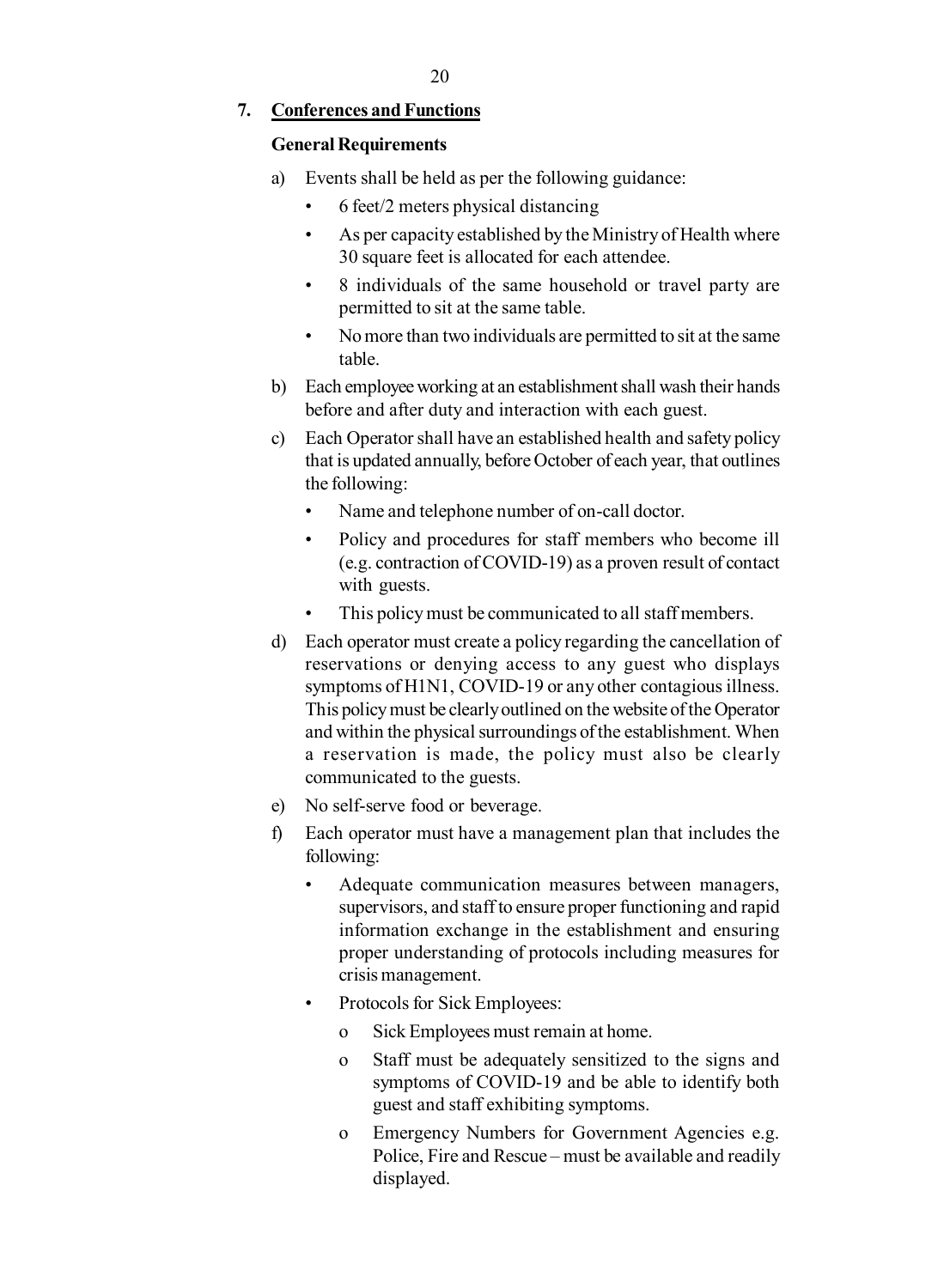- o Emergency contact for Doctors must be available and readily displayed.
- o Adequate Management of suspected COVID-19 cases.

#### **Pre-Event**

- a) Capacity for the events must be established by COVID-19 Task Force and clearly communicated to the client.
- b) A risk assessment shall be completed based on the level of locals to visitor exposure.
- c) Appropriate PPE for all employees must be available.
- d) All bookings must be made in advance.
- e) Floor must be clearly marked allowing for 6 feet distance.
- f) Signage outlining protocols must be erected.
- g) Furniture shall be correctly placed to allow for physical distancing up to 6 feet/ 2 meters.
- h) Hand sanitizers must be prominently placed at the venue. The number of hand sanitizers must be appropriate for the expected number of attendees.
- i) Liaison between event organizers and health authorities is required to ensure that systems are in place to detect cases arising in the local population because of the event.
- j) Isolation facilities should be made available at the event site for participants who develop symptoms, for initial assessment and triage by designated medical staff, and for their transportation to a health facility if needed.

#### **Event Set Up**

- a) It is encouraged to have outside event set ups be considered cocktail receptions, wedding receptions, welcome and farewell dinners rather than indoor set ups.
- b) Where possible tables and chairs should be used that do not require table linen or chair covers.
- c) Where table linen is required, all linens must be steam cleaned before use at the event.

#### **Event**

- a) All attendees and employees must wear a surgical mask.
- b) All attendees must sanitize their hands upon arrival.
- c) Keep the duration of the event to a minimum, to limit contact among participants.
- d) Attendees shall follow social distancing protocols if not from the same household.
- e) Surveillance of participants aimed at detecting and managing individuals developing symptoms during the event.
- f) At the end of the event, the exit of guests shall be managed to avoid crowding at exits.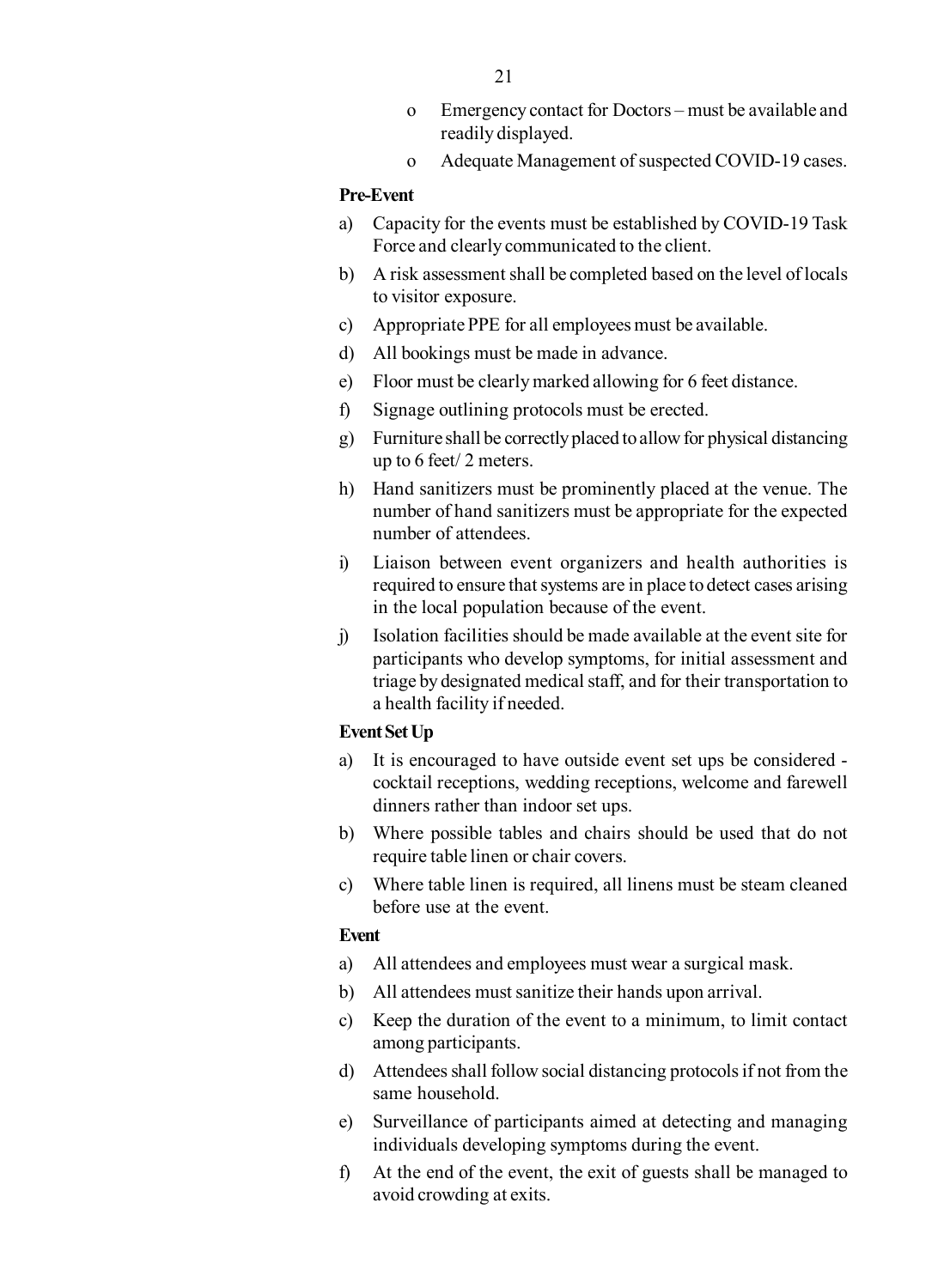### **Post Event**

- a) Employees breaking down must wear appropriate PPE.
- b) Gloves must be worn by employees when removing garbage and soiled linen.
- c) All soiled linen must be placed in a plastic bag and tied.
- d) Laundry shall be laundered in keeping with laundry protocols.
- e) Employees must wash and sanitize their hands after breaking down completion.

### **8. Back of the House: (Housekeeping, Administrative Offices, etc.)**

### **A. Laundry**

### **Services**

- a) It is suggested that linen changes are not all on the same day, to avoid backlog in the laundry.
- b) Before entering the laundry, any laundry attendant must ensure that their hands are washed properly and then sanitized.
- c) Laundry attendants must dress in PPE:
	- Gloves
	- Surgical Mask and shield
	- HAZMAT suit is optional
	- Shoe coverings are optional
- d) Before any equipment is used, or on opening the laundry in the morning, a laundry attendant must sanitize and wipe down all surfaces. It is important that the washing machine doors inside, outside and the door handle is sanitized.
- e) The ironer is to be sanitized avoiding the belts.
- f) The tumble dryer is to be sanitized.

### **Detergents**

- a) All wash processes must use a minimum hospital grade detergent.
- b) Detergents must be stored in a dry area.

### **Receiving Sorting & Washing of Linen**

- a) Soiled linen received only in plastic bags. Open one bag at a time and sorted into towels & linen.
- b) Laundry attendants must handle linen with the following mandatory PPE:
	- Face Shields
	- Surgical mask
	- Disposable Gloves
	- HAZMAT Suit
- c) The soiled linen shall be placed in the washing machine and washed at the correct setting and temperature. There are to be no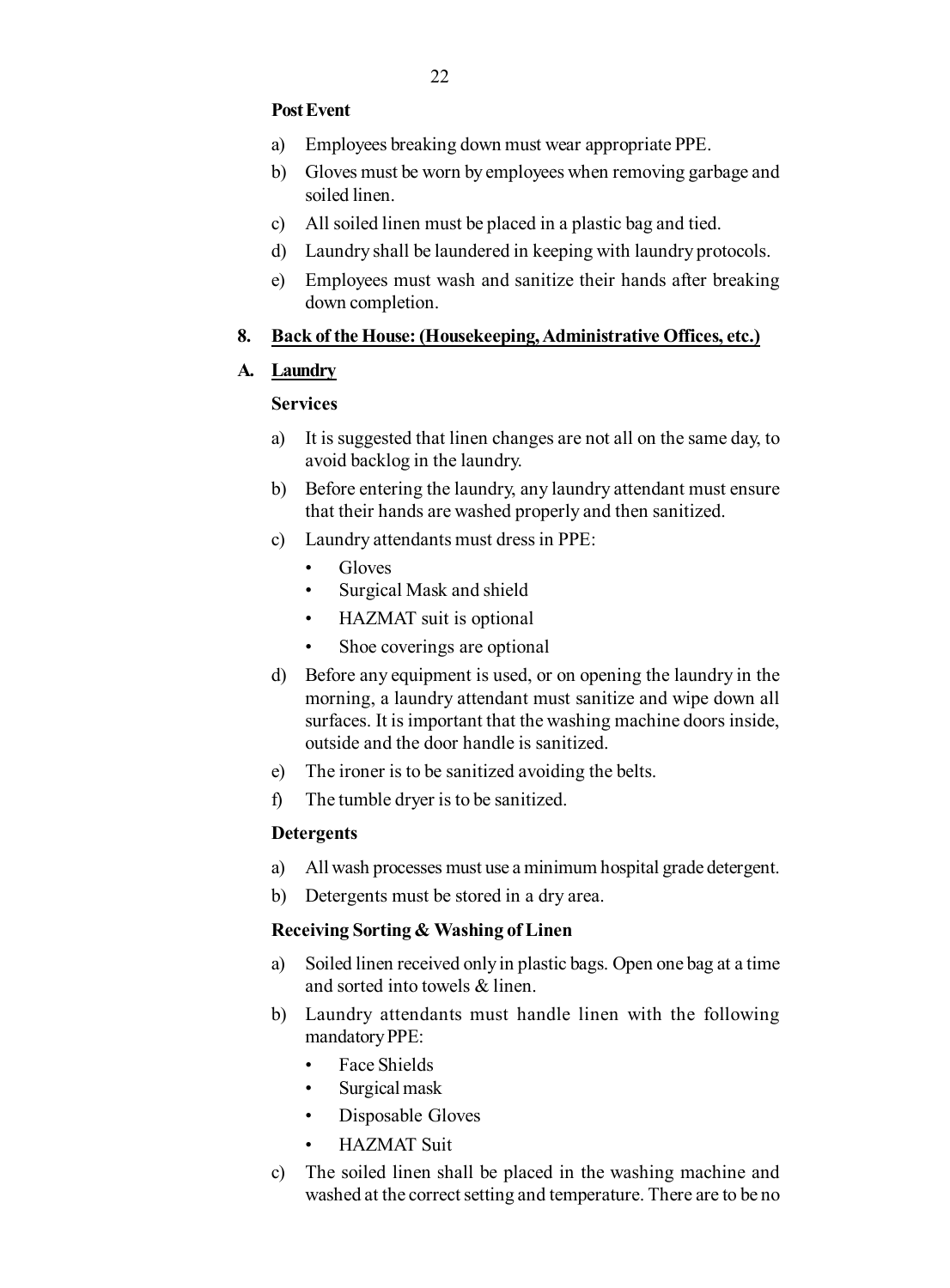short cuts and the laundry attendant must be made aware to use the correct setting and not bypass any cycles.

#### **Cleaning Soiled Linen Bins and Surfaces**

- a) When the wash process is finished, the laundry attendant must remove the PPE and place in a garbage bin after each load.
	- o While linen is being washed, soiled linen bins must be washed and sanitized.
	- o Bins used for soiled linen may not be used for clean linen.
	- o The interior and exterior of the bin must be cleaned and sanitized.

#### **Removing Clean Laundry**

- a) Only once PPE is removed may the attendant open the washing machine and proceed to place the clean linen into clean and sanitized laundry bins to be transferred to the tumble dryer/ironer.
- b) Clean linen and towels are to be placed in clean linen storage.
- c) After all washing, ironing, and folding is complete, the laundry is to be sanitized using hospital grade chemicals, working from the far section of the laundry to the exit door.
- d) A bucket of disinfectant and bleach is to be placed at the door to sanitize the mops and cloths at the end of the shift.

### **B. Back Offices**

### **Administration**

- a) Employees working in the administrative and sales offices shall wash their hands before returning to their desk after each interaction with the public.
- b) Employees shall not share workspaces.
- c) The number of employees in a workspace shall be compliant with the 30 square feet of space per employee regulations or as per protocols established by the Ministry of Health.
- d) High touch areas such as telephones and door knobs shall be sanitized every hour.

#### **C. Procurement**

#### **Goods Receiving/Loading Bays**

- a) Delivery people on the premises should be kept to a minimum. Less suppliers, less supplier deliveries and drivers and less offloading staff entering the premises would limit COVID-19 transmission risks.
- b) Staff members manning the loading and offloading of goods should wear shoe protection/gum boots, protective boiler suits or gowns, and wash hands frequently between and before and after each delivery or offload.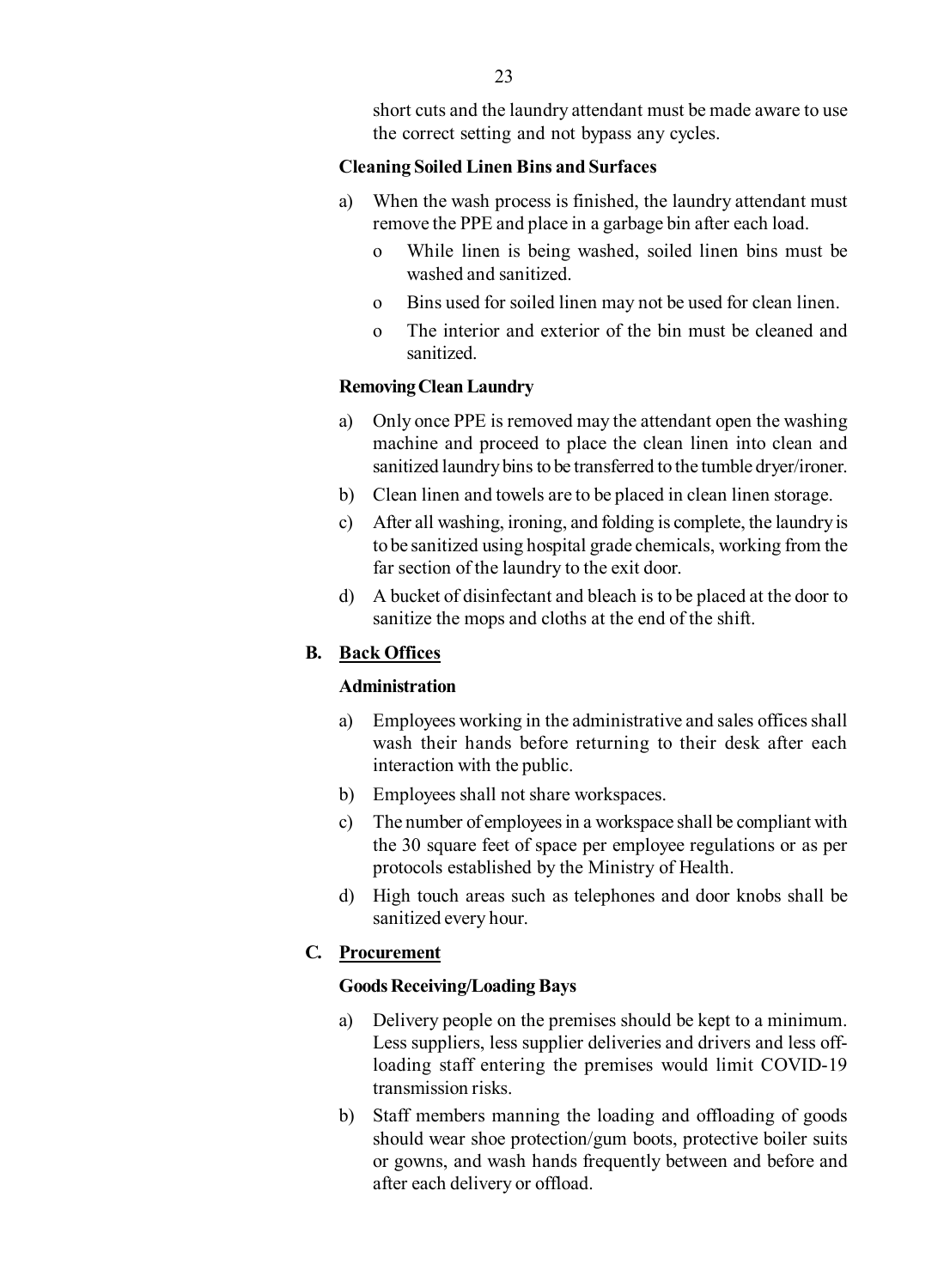- d) The entire area, and all its surfaces should be sanitized at regular intervals.
- e) Vendors should be advised on how they will accept goods and how their staff should arrive with necessary protective gear. The following PPE shall be used:
	- Surgical mask
	- Disposable gloves
	- Face shields
- f) Any supplier who enters any business premises must have their temperature checked, be screened for COVID-19 symptoms, be entered into a register of visitors and undergo sanitizing in an identical procedure to staff and must wear a surgical face mask.

### **2. Application Form for Hotel**

Date:

Date of minimum standards inspection:

Name of Hotel:

Name of Owner:

Name of General Manager:Address and Contact Information:

Number of staff members:

Number of rooms:

Documents to be attached:

- Valid business licence
- Certificate of compliance with minimum standards COVID-19.".

### **3. Amendment of Schedules.**

The Act is amended by adding the following new Schedule IX immediately after Schedule VIII

### "**SCHEDULE IX Mass Events Protocol**

(1) The Commissioner of Police, in consultation with the Chief Medical Officer, may grant permission for a mass event as follows

- (a) permission for a small event, where the number of persons gathered shall not exceed fifty persons;
- (b) permission for a medium size event, where the number of persons gathered shall not exceed one hundred persons; or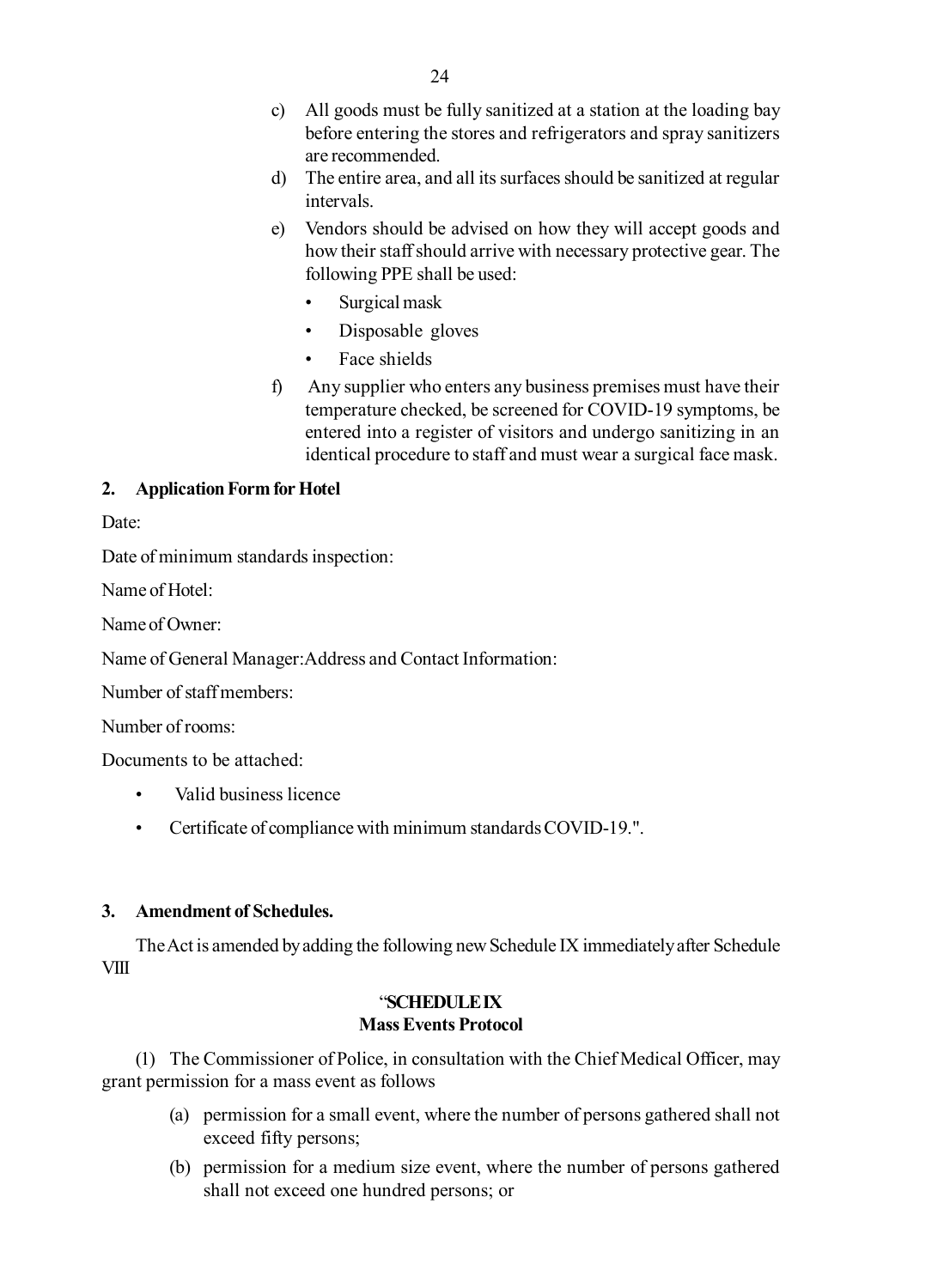(c) permission for a large size event, where the number of persons gathered shall not exceed one hundred and fifty persons.

(2) Notwithstanding paragraph (1), all applications shall be denied or revoked and all social gatherings and events shall be discontinued if

- (a) there is a local COVID-19 Outbreak; or
- (b) an Outbreak progresses with the occurrence of isolated clusters of cases; or
- (c) an Outbreak progresses with community transmission.
- (3) Additional guidelines for mass events are set out as follows

#### **Table of Contents**

| 1. | 25  |
|----|-----|
| 2. |     |
| 3. | .26 |
| 4. |     |
| 5. |     |
| 6. |     |
| 7. |     |
| 8. |     |
| 9. | .28 |
|    |     |
|    |     |
|    |     |
|    |     |
|    |     |
|    |     |
|    |     |

### **1. Preamble**

In light of the significant risk of the COVID-19 virus entering the Federation undetected. We must remain vigilant and continue using the known non-pharmaceutical measures to contain the virus thus avoiding community spread.

In that vein, the World Health Organisation advised that the three C's: crowds, close spaces and close contact settings must be avoided in an effort to significantly reduce the risk of community spread. This protocol provides for certain proactive steps to prevent or reduce the risk of community spread. One such measure is the cancellation or limitation of mass events.

### **2. What is a Mass Gathering or Event?**

In this protocol "mass event" refers to an event where the number of people it brings together is so large that it has the potential to strain the planning and response resources of the health system in the community where it takes place. Consideration must be given to the location and duration of the event as well as the number of participants.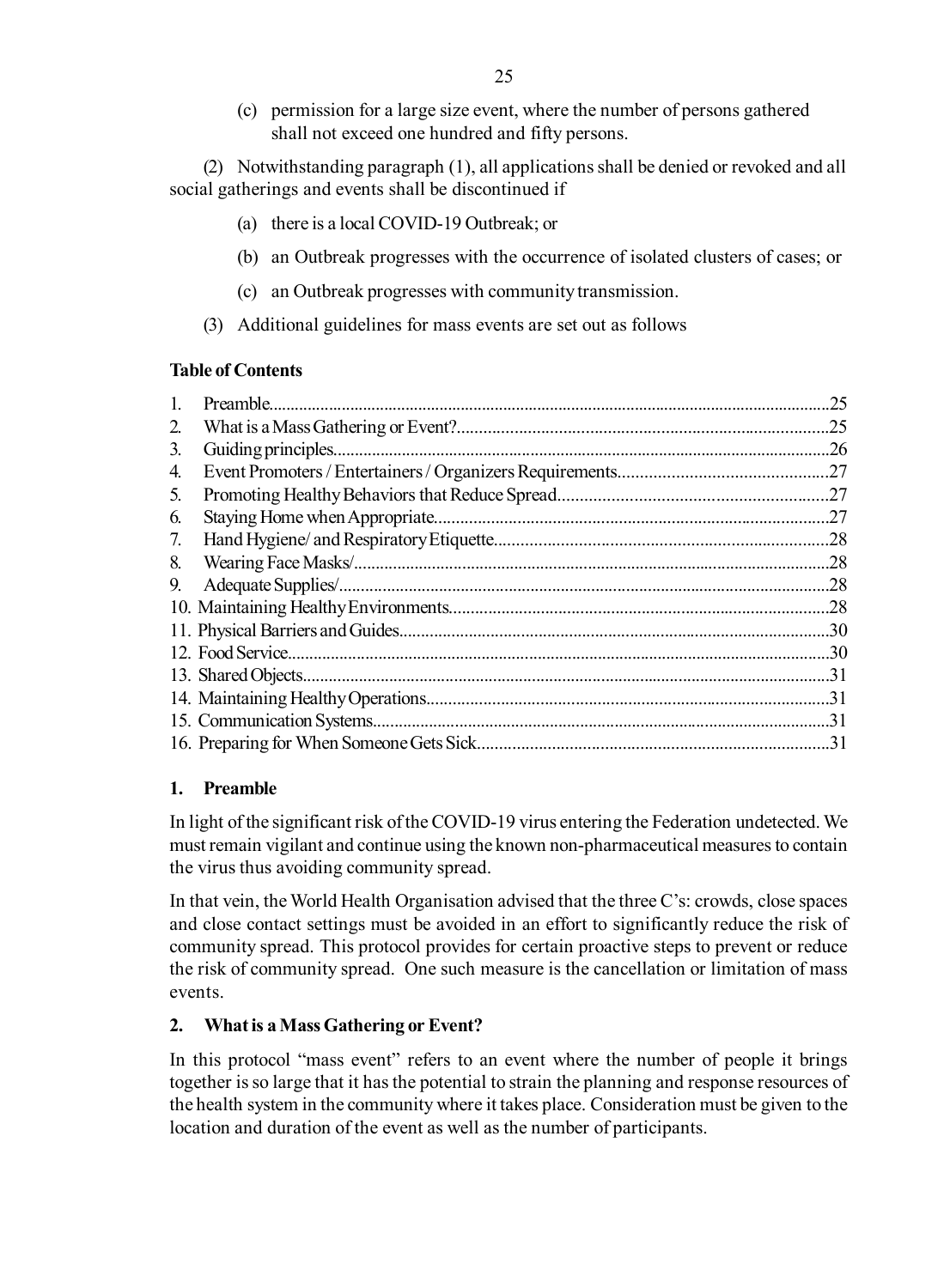- 1. Permission must be obtained from the Office of the Commissioner of Police in consultation with the Office of the Chief Medical Officer to host mass gatherings.
- 2. Events should **NOT** be advertised until permission is obtained from the Office of the Commissioner of Police.
- 3. A gathering refers to a planned or spontaneous event, indoors or outdoors, with a small number of people participating or a large number of people in attendance such as a community event or gathering, concert, festival, conference, parade, wedding, or sporting event.
- 4. The more people an individual interacts with at a gathering and the longer that interaction lasts, the higher the potential risk of becoming infected with COVID-19 and COVID-19 spreading.
- 5. The risk of Covid-19 spreading at events and gatherings increases as follows:
	- **1. Lowest risk**: Virtual-only activities, events, and gatherings.
	- **2. More risk:** Smaller outdoor and in-person gatherings in which individuals from different households remain spaced at least 6 feet apart, wear masks, do not share objects, and come from the same local area (e.g., community, town, city, or county).
	- **3. Higher risk:** Medium-sized in-person gatherings that are adapted to allow individuals to remain spaced at least 6 feet apart and with attendees coming from outside the local area.
	- **4. Highest risk:** Large in-person gatherings where it is difficult for individuals to remain spaced at least 6 feet apart and attendees travel from outside the local area.
- 6. There will be a cap on the number of persons who can attend mass gatherings/ social events.
- 7. In addition to the number of persons scheduled to attend, the Office of the Commissioner of Police will factor in music, dancing, sale and use of alcohol and the duration of the event in making its decision
- 8. Consideration will also be given to whether the event is indoor or outdoor with a more favorable look on outdoor events.
- 9. Event sizes will fall into three (3) categories based on the number of persons attending (not inclusive of staff).

| No | Category | <b>Number of Persons</b> |
|----|----------|--------------------------|
|    | Small    | $25 - 50$                |
|    | Medium   | $51 - 100$               |
|    | Large    | $101 - 150$              |

10. The maximum cap on events is **150** persons.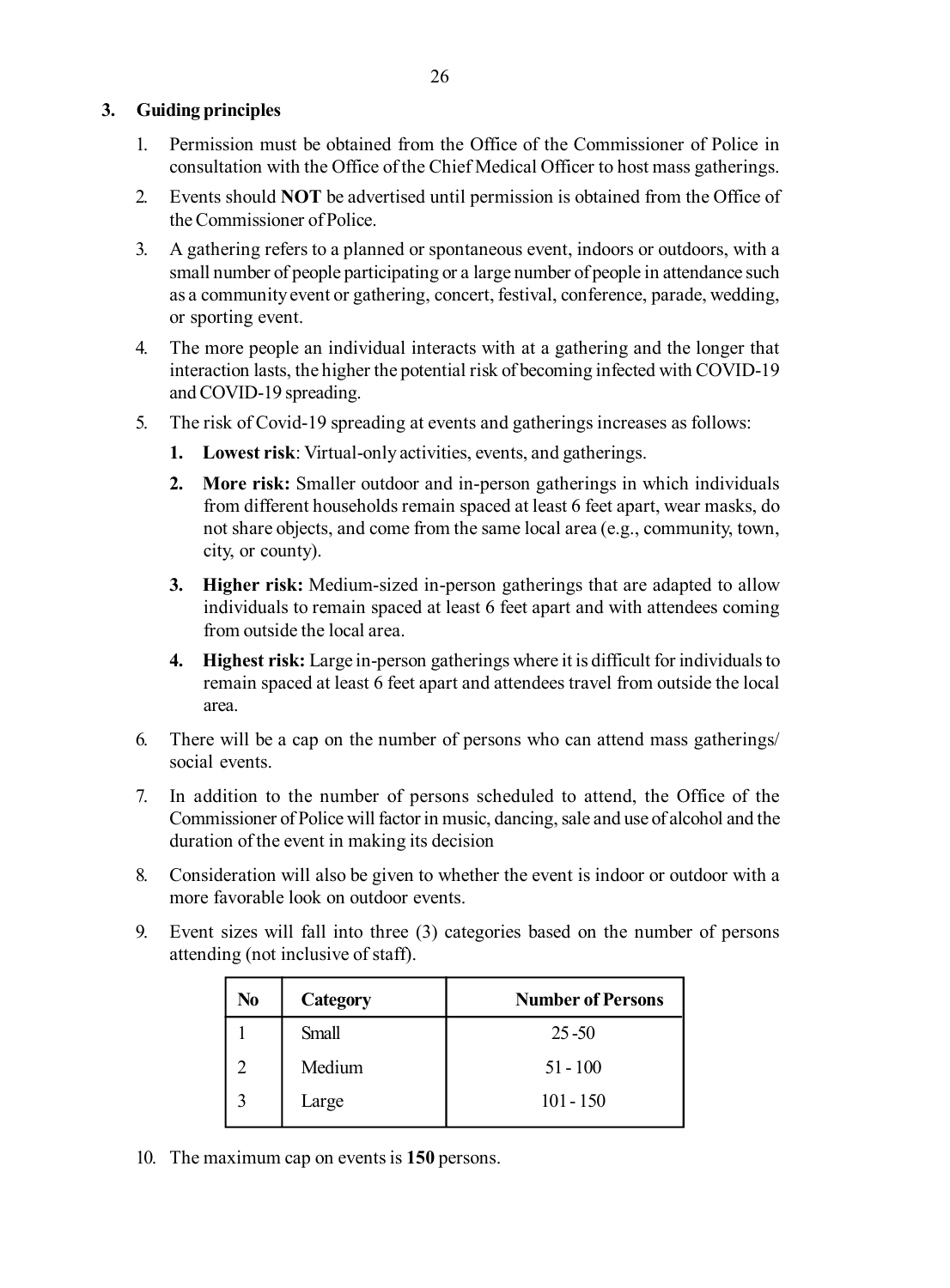- 11. Small gatherings of family and friends of **under 25** persons do not require permission from the Commissioner of Police.
- 12. Permission will not be given for **any indoor large event of over 100** as the risk of virus spread is greater in these situations.
- 13. The Taskforce will consider the square footage of the venue for small, medium, and large size indoor events.
- 14. A minimum of 30 square feet for the venues of indoor events will be required for adequate social distancing. This will also be required for outdoor events.
- 15. A visit will be made to the site to confirm the total square footage submitted on the request for a venue.
- 16. The outdoor event locations will be visited to determine if proper social distancing can be done to host the event.
- 17. The nature of the event will be a contributing factor when considering approval.

### **4. Event Promoters / Entertainers / Organizers Requirements**

- 1. The event promoters/entertainers/organizers must submit a **Tax Clearance Certificate** and **a valid Business License** from the Inland Revenue Department along with an application to hold event.
- 2. The event promoters/entertainers/organizers are required to submit a written outline of the applicable protocols for hosting the event. This would include a layout of the venue and a security plan for the event.
- 3. The event promoters/entertainers/organizers will be required to submit their application online via the website provided by the Police.
- 4. The event promoters/entertainers/organizers must submit their applications at least **15 days** prior to the event.
- 5. The commissioner of Police will advise on the security requirements for the events based on the nature and size of the event.
- 6. The applicable fees for the application to hold an event must be paid to the office of the Commissioner of Police at the time of application.
- 7. A response to the application will be given within **3 to 4 days** of application.

### **Please note that if the local COVID-19 Outbreak progresses with the occurrence of isolated clusters of cases and community transmission – all social gatherings and events will be stopped until the COVID-19 outbreak is contained.**

### **5. Promoting Healthy Behaviours that Reduce Spread**

• Event planners must implement the strategies provided for in these Regulations to encourage behaviors that reduce the spread of COVID-19 among staff and attendees.

#### **6. Staying Home when Appropriate**

• Advise employees and attendees to remain in isolation/ quarantine if they tested positive or had recent close contact with a person who was positive or is suspected of having COVID-19 like symptoms.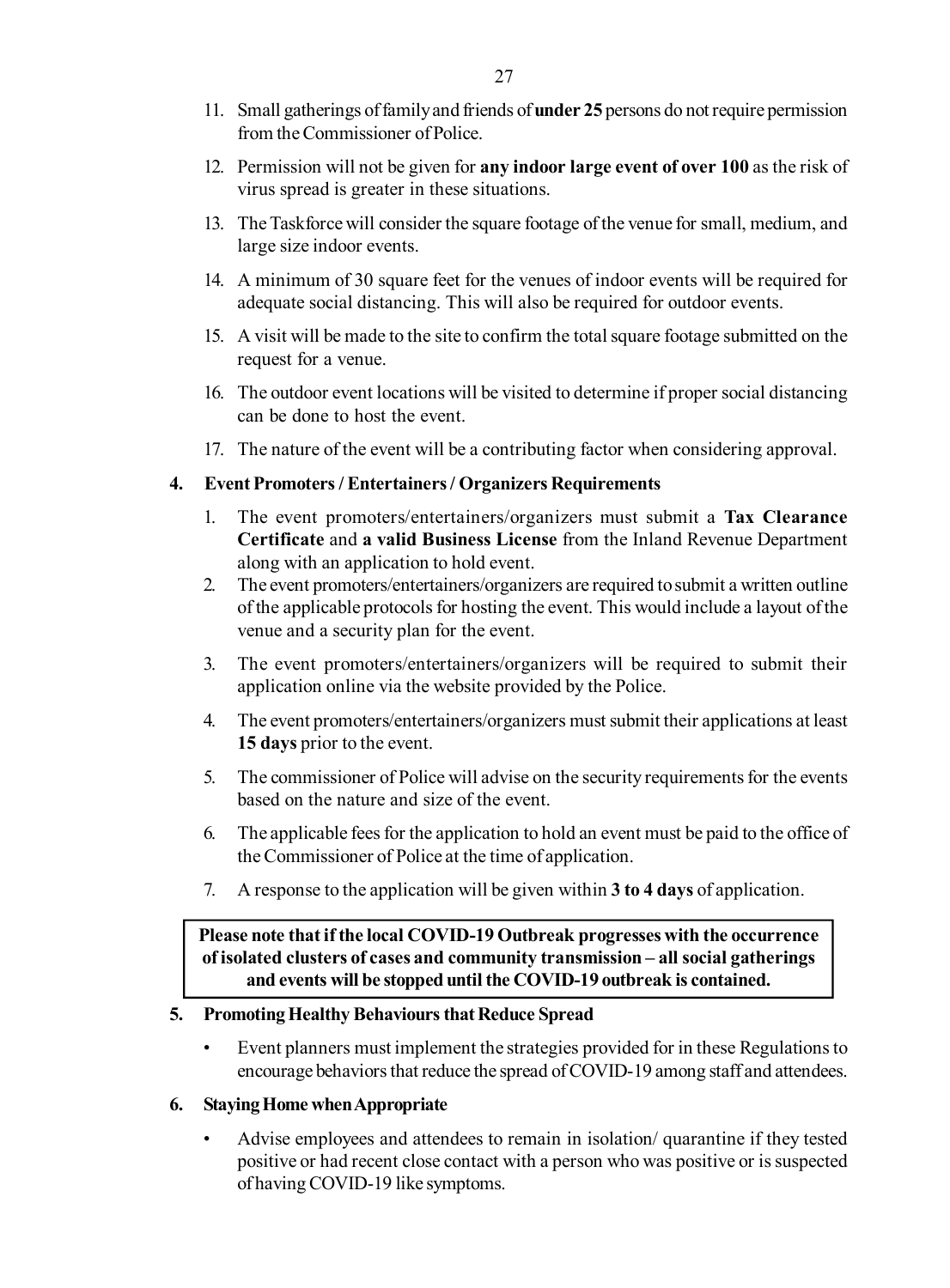# **7. Hand Hygiene/ and Respiratory Etiquette**

- Require frequent employee hand washing (e.g., before, during, and after taking tickets; after touching garbage) with soap and water for at least 20 seconds and increase monitoring to ensure adherence.
- If soap and water are not readily available, employees may use hand sanitizer that contains at least 60% alcohol and rub their hands until dry.
- Mandate staff to cover the mouth and nose with tissue when coughing and sneezing.
- Used tissues should be thrown in the trash and hands washed immediately with soap and water for at least 20 seconds.
- Mandate attendees to wash hands often and to cover coughs and sneezes.
- Attendees often exchange handshakes, fist bumps, and high-fives at meetings and sporting events. Signs (physical and/or electronic) must be displayed to prevent these actions during the event.

# **8. Wearing Face Masks**

- Mandate the use of face masks among staff.
- Masks are most essential in times when physical distancing is difficult (e.g., when moving within a crowd or audience).

## • **Advise staff that masks must not be worn by**:

- o Babies or children younger than 2 years old
- o Anyone who has trouble breathing
- o Anyone who is unconscious, incapacitated, or otherwise unable to remove the mask without assistance
- Mandate attendees ahead of the event to bring and use masks at the event. Masks are strongly encouraged in settings where individuals might raise their voice (e.g., shouting, chanting, singing).

## **9. Adequate Supplies**

- Mandate that sinks and enough supplies are accessible for people to clean their hands and cover their coughs and sneezes.
- Supplies include soap, water, a way to dry hands (e.g., disposable paper towels, tissues, hand sanitizer containing at least 60 percent alcohol, disinfectant wipes, masks (as feasible), and no-touch/foot pedal trash cans (preferably covered).

# **10. Maintaining Healthy Environments**

Event planners **must implement the following strategies** to maintain healthy environments.

# **Cleaning and Disinfection**

• Clean and disinfect frequently touched surfaces within the venue between uses as much as possible—for example, door handles, sink handles, drinking fountains, grab bars, hand railings, and cash registers.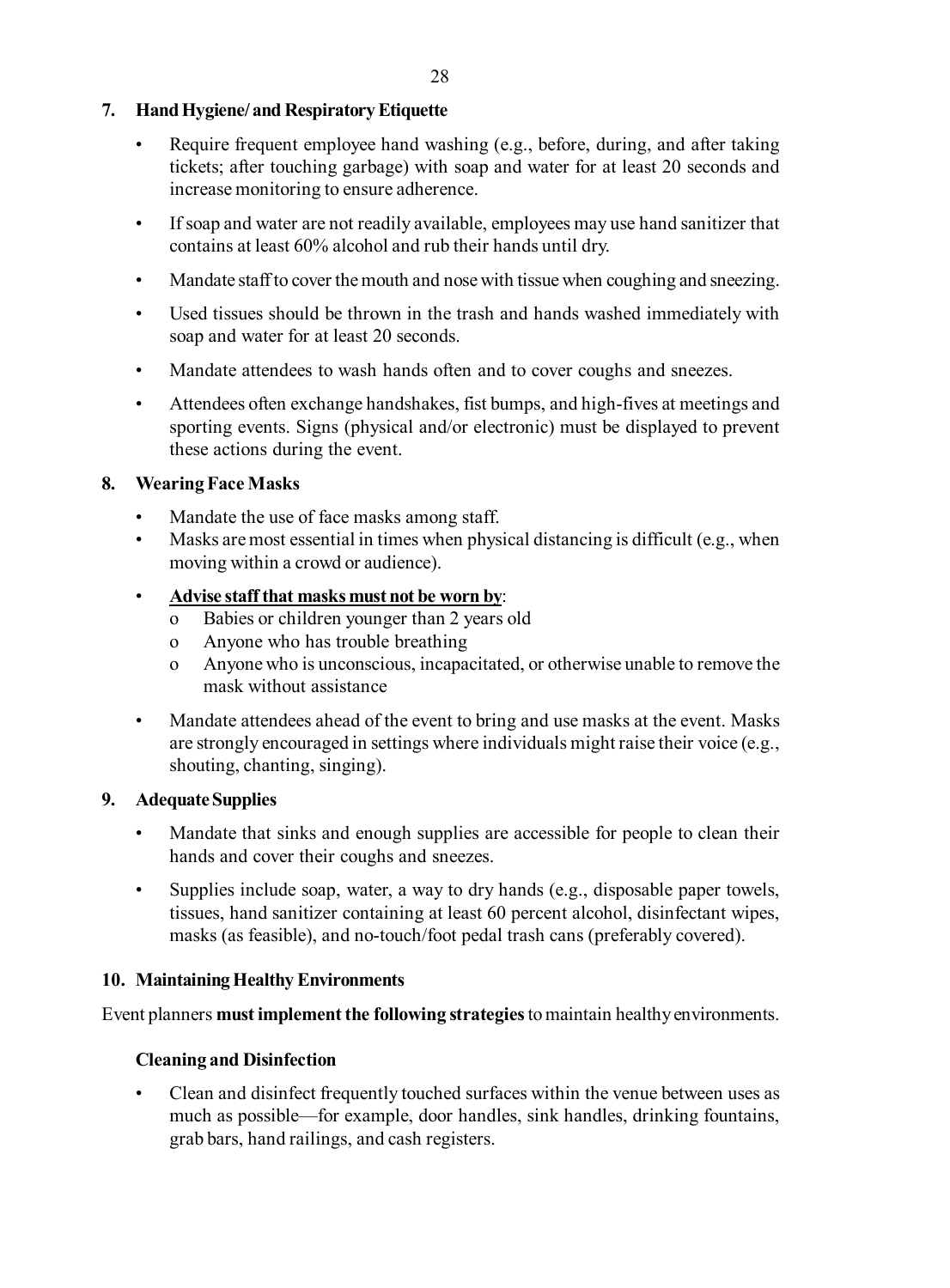- Clean and disinfect shared objects between uses—for example, payment terminals, tables, countertops, bars, and condiment holders.
- Mandate closing areas such as drinking fountains that cannot be adequately cleaned and disinfected during an event.
- Develop a schedule for increased, routine cleaning and disinfection.
- If transport vehicles like buses are used by the event staff, drivers must practice all safety actions and protocols as indicated for other staff—for example, washing hands often and wearing masks and maintaining social distance of bus riders.
- Use disposable gloves when removing garbage bags or handling and disposing of trash.

### **Restrooms**

- Mandate limiting the number of people who occupy the restroom at one time to allow for social distancing.
- Do not allow lines or crowds to form near the restroom without maintaining a distance of at least 6 feet from other people.
- Post signs or markers to help attendees maintain the appropriate social distance of at least 6 feet.
- Ensure that open restrooms are:
	- o Operational with functional toilets.
	- o Cleaned and disinfect regularly (at least every half hour) , particularly hightouch surfaces such as faucets, toilets, stall doors, doorknobs, countertops, diaper changing tables, and light switches.
	- o Stocked with enough supplies for handwashing, including soap and water, a way to dry hands (e.g., paper towels, hand dryer), tissues, hand sanitizer with at least 60% alcohol (for staff and older children who can safely use hand sanitizer), tissues, and no-touch/foot pedal trash cans (preferably covered).
		- If you are providing portable toilets, also provide portable handwashing stations and ensure that they remain stocked throughout the duration of the event. If possible, provide hand sanitizer stations that are touch-free.

### **Ventilation**

- Ensure ventilation systems operate properly and increase circulation of outdoor air as much as possible, for example, by opening windows and doors.
- Do not open windows and doors if doing so poses a safety or health risk to staff or attendees (e.g., risk of falling or triggering asthma symptoms).
- If portable ventilation equipment like fans are used, take steps to minimize air from them blowing from one person directly at another person to reduce the potential spread of any airborne or aerosolized viruses.

### **Modified Layouts**

• Limit attendance or seating capacity to allow for social distancing or host smaller events in larger rooms.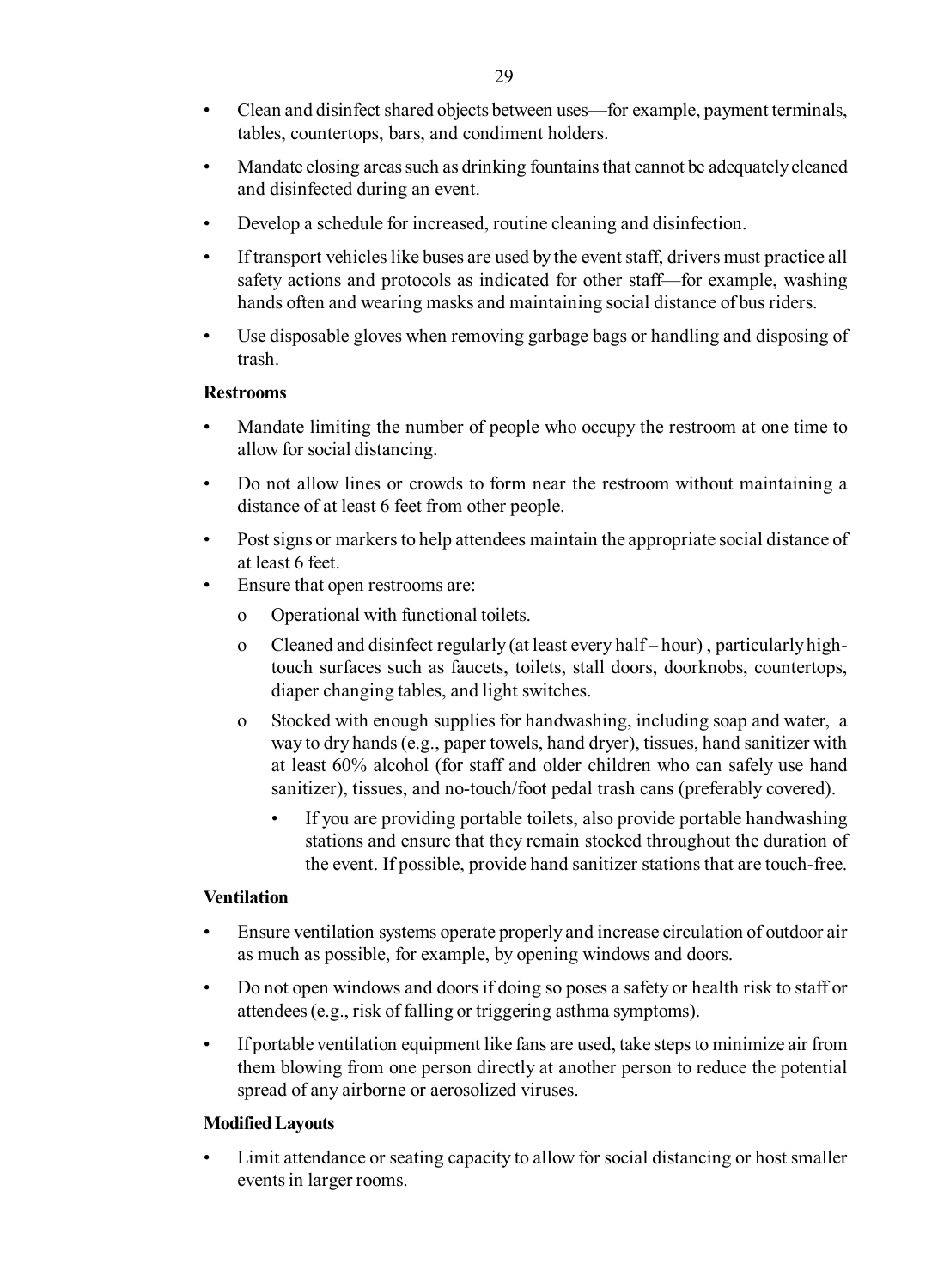- Use multiple entrances and exits and discourage crowded waiting areas.
- Block off rows or sections of seating in order to space people at least 6 feet apart.
- Eliminate lines or queues if possible or encourage people to stay at least 6 feet apart by providing signs or other visual cues such as tape or chalk marks
- Prioritize outdoor activities where social distancing can be maintained as much as possible.

### **11. Physical Barriers and Guides**

- Provide physical guides, such as tape on floors or sidewalks and signs on walls, to ensure that individuals remain at least 6 feet apart in lines and at other times (e.g., guides for creating one-way routes).
- Install physical barriers, such as sneeze guards and partitions, in areas where it is difficult for individuals to remain at least 6 feet apart.
- Barriers can be useful at cash registers and other areas where maintaining physical distance of 6 feet is difficult.
- Change seating layout or availability of seating so that people can remain least 6 feet apart.

### **12. Food Service**

- There is no evidence that COVID-19 is spread by food. However, people sharing utensils and congregating around food service areas can pose a risk.
- Use touchless payment options as much as possible, if available.
- Ask customers and employees to exchange cash or card payments by placing them on a receipt tray or on the counter rather than by hand to avoid direct hand-to-hand contact.
- Clean and disinfect frequently touched surfaces such as pens, counters, or hard surfaces between use and encourage patrons to use their own pens.
- Provide physical guides, such as tape on floors or sidewalks and signs on walls, to ensure that individuals remain at least 6 feet apart when waiting in line to order or pick up.
- If a cafeteria or group dining room is used, serve individually plated meals or graband-go options, and hold activities in separate areas.
- Use disposable food service items including utensils and dishes.
- If disposable items are not feasible or desirable, ensure that all non-disposable food service items are handled with gloves and washed with dish soap and hot water or in a dishwasher.
- Individuals must wash their hands after removing their gloves or after directly handling used food service items.
- Avoid offering any self-serve food or drink options, such as buffets, salad bars, and drink stations. Consider having pre-packaged boxes or bags for each attendee.